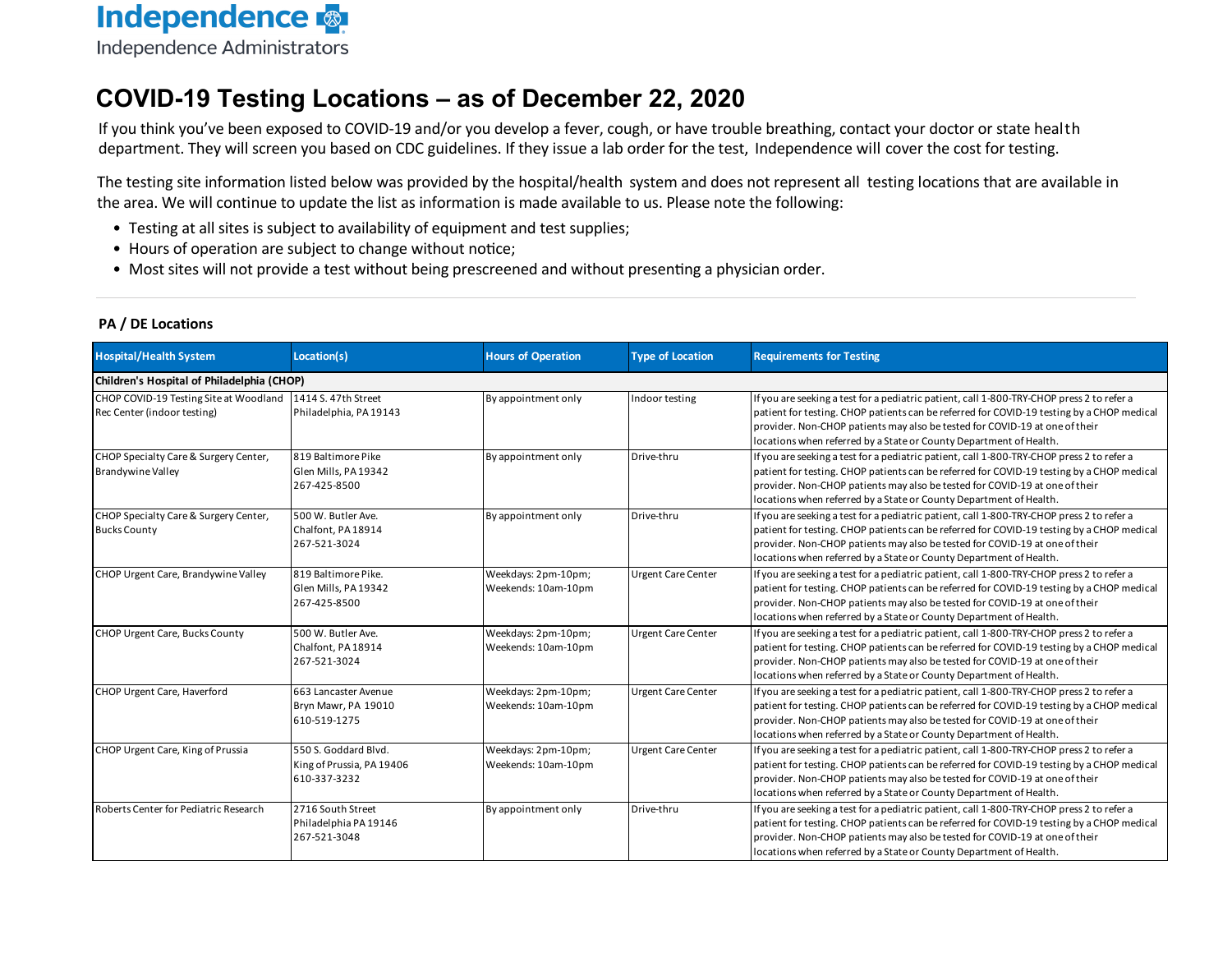

| <b>Hospital/Health System</b>                                                            | Location(s)                                                                                                                                         | <b>Hours of Operation</b>                                                              | <b>Type of Location</b>  | <b>Requirements for Testing</b>                                                                                                                                                                                                                                                                                                                                                                                  |
|------------------------------------------------------------------------------------------|-----------------------------------------------------------------------------------------------------------------------------------------------------|----------------------------------------------------------------------------------------|--------------------------|------------------------------------------------------------------------------------------------------------------------------------------------------------------------------------------------------------------------------------------------------------------------------------------------------------------------------------------------------------------------------------------------------------------|
| Christiana Care Health System                                                            |                                                                                                                                                     |                                                                                        |                          |                                                                                                                                                                                                                                                                                                                                                                                                                  |
| ChristianaCare Christiana Hospital                                                       | 4755 Ogletown Stanton Road<br>Newark, DE 19711                                                                                                      | ER 24/7                                                                                |                          |                                                                                                                                                                                                                                                                                                                                                                                                                  |
| HealthCare Center of Christiana (HCCC)                                                   | 200 Hygeia Drive<br>Newark, DE 19713                                                                                                                | Weekdays: 8am-3pm                                                                      | Provider Referral Center | This is not a walk-in facility. Only patients referred by their provider and in possession<br>(physically or electronically) of a testing order will be tested. Patients will need to arrive at<br>the HCCC testing site with their ID and insurance card.                                                                                                                                                       |
| <b>Doylestown Health</b>                                                                 | 584 Swamp Road (Route 313),<br>Doylestown, PA 18901 (just south of the appointment only.<br>intersection with Ferry Road in<br>Doylestown Township) | Mon-Fri: 8am-3:30pm, by                                                                | Drive-thru               | Offers both COVID-19 and seasonal flu testing.<br>Drive-thru location enabling patients to remain in vehicles while driving through a<br>warehouse-style building that protects both patients and nursing staff from the weather. A<br>provider order is required. Patients should fax order to 215-863-8362 and call Central<br>Scheduling at 215-345-2274, option 2, to pre-register and schedule appointment. |
| <b>Einstein Health Network</b>                                                           |                                                                                                                                                     |                                                                                        |                          |                                                                                                                                                                                                                                                                                                                                                                                                                  |
| Einstein Medical Center Philadelphia                                                     | 5583 Park Avenue (Park Avenue & Tabor<br>Road)<br>Philadelphia, PA 19141                                                                            | Monday, Wednesday,<br>Thursday: 7am-8pm;<br>Saturday: 9am-5pm. By<br>appointment only. |                          | Appointments are required. Call 1-800-EINSTEIN (800-346-7834), option 5 to schedule an<br>appointment.                                                                                                                                                                                                                                                                                                           |
| <b>Federally Qualified Health Centers</b>                                                |                                                                                                                                                     |                                                                                        |                          |                                                                                                                                                                                                                                                                                                                                                                                                                  |
| Delaware Valley Community Health -<br>Fairmount Primary Care Center                      | 1412 Fairmount Avenue<br>Philadelphia, PA, 19130                                                                                                    | By appointment only.                                                                   |                          | Call 215-235-9600 for screening and to schedule appointment. https://dvch.org/                                                                                                                                                                                                                                                                                                                                   |
| Delaware Valley Community Health - FPCC 801 W. Girard Avenue<br>at Girard Medical Center | Philadelphia, PA, 19122                                                                                                                             | By appointment only.                                                                   |                          | Call 215-827-8010 for screening and to schedule appointment. https://dvch.org/                                                                                                                                                                                                                                                                                                                                   |
| Delaware Valley Community Health -<br>Maria de los Santos                                | 401 W. Allegheny Avenue<br>Philadelphia, PA 19133                                                                                                   | By appointment only.                                                                   |                          | Call 215-291-2500 for screening and to schedule appointment. https://dvch.org/                                                                                                                                                                                                                                                                                                                                   |
| Delaware Valley Community Health -<br>Norristown Regional Health Center                  | 1401 W Dekalb Pike<br>Norristown, PA 19401                                                                                                          | By appointment only.                                                                   |                          | Call 610-592-0680 for screening and to schedule appointment. https://dvch.org/                                                                                                                                                                                                                                                                                                                                   |
| Family Practice and Counseling Network<br>Abbottsford Falls                              | 4700 Wissahickon Avenue, Suite 119<br>Philadelphia, PA 19144                                                                                        | By appointment only.                                                                   |                          | If experiencing COVID-19 symptoms. Call 215-843-9720 to speak to a nurse for scheduling.<br>https://www.fpcn.com/                                                                                                                                                                                                                                                                                                |
| Family Practice and Counseling Network<br><b>Health Annex</b>                            | 6120-B Woodland Avenue, 2nd Floor<br>Philadelphia, PA 19142                                                                                         | Wednesdays: 8:40am-4pm                                                                 |                          | If experiencing COVID-19 symptoms. Call 215-727-4721 to speak to a nurse for scheduling.<br>https://www.fpcn.com/                                                                                                                                                                                                                                                                                                |
| Greater Philadelphia Health Action - Carl<br>Moore Health Center                         | 3001 Dickinson Street<br>Philadelphia PA, 19146                                                                                                     | Monday, 10am-12:30pm;<br>Friday, 1pm-3:30pm, by<br>appointment only.                   |                          | Must call 215-271-4286 first for screening and to schedule appointment.<br>https://www.gphainc.org/                                                                                                                                                                                                                                                                                                              |
| Greater Philadelphia Health Action -<br>Hunting Park Avenue                              | 2017 W. Hunting Park Avenue<br>Philadelphia, PA, 19140                                                                                              | Tuesday, Wednesday, Thursday<br>10am-3pm, by appointment<br>only.                      |                          | Must call 215-271-4286 first for screening and to schedule appointment.<br>https://www.gphainc.org/                                                                                                                                                                                                                                                                                                              |
| La Comunidad Hispana                                                                     | 731 W. Cypress Street<br>Kennett Square, PA, 19348<br>Phone: 610-708-1016                                                                           | Monday-Thursday: 9am-1pm,<br>by appointment only.                                      |                          | Must be current patient or become established as a new patient.<br>https://lacomunidadhispana.org/                                                                                                                                                                                                                                                                                                               |
| Project HOME - Stephen Klein Wellness<br>Center                                          | 2144 Cecil B. Moore Avenue<br>Philadelphia, PA, 19121<br>Phone: 215-320-6187                                                                        | By appointment only.                                                                   |                          | Must be referred by Stephen Klein Wellness Center primary care provider.<br>https://lacomunidadhispana.org/                                                                                                                                                                                                                                                                                                      |
| Public Health Management Corporation<br>Congreso Health Center                           | 412 W. Lehigh Avenue<br>Philadelphia, PA, 19133                                                                                                     | Monday, Wednesday, Friday,<br>by appointment only.                                     |                          | Call 855-887-9229 between 8am-5pm for triaging and to schedule appointment.<br>https://www.phmchealthnetwork.org/                                                                                                                                                                                                                                                                                                |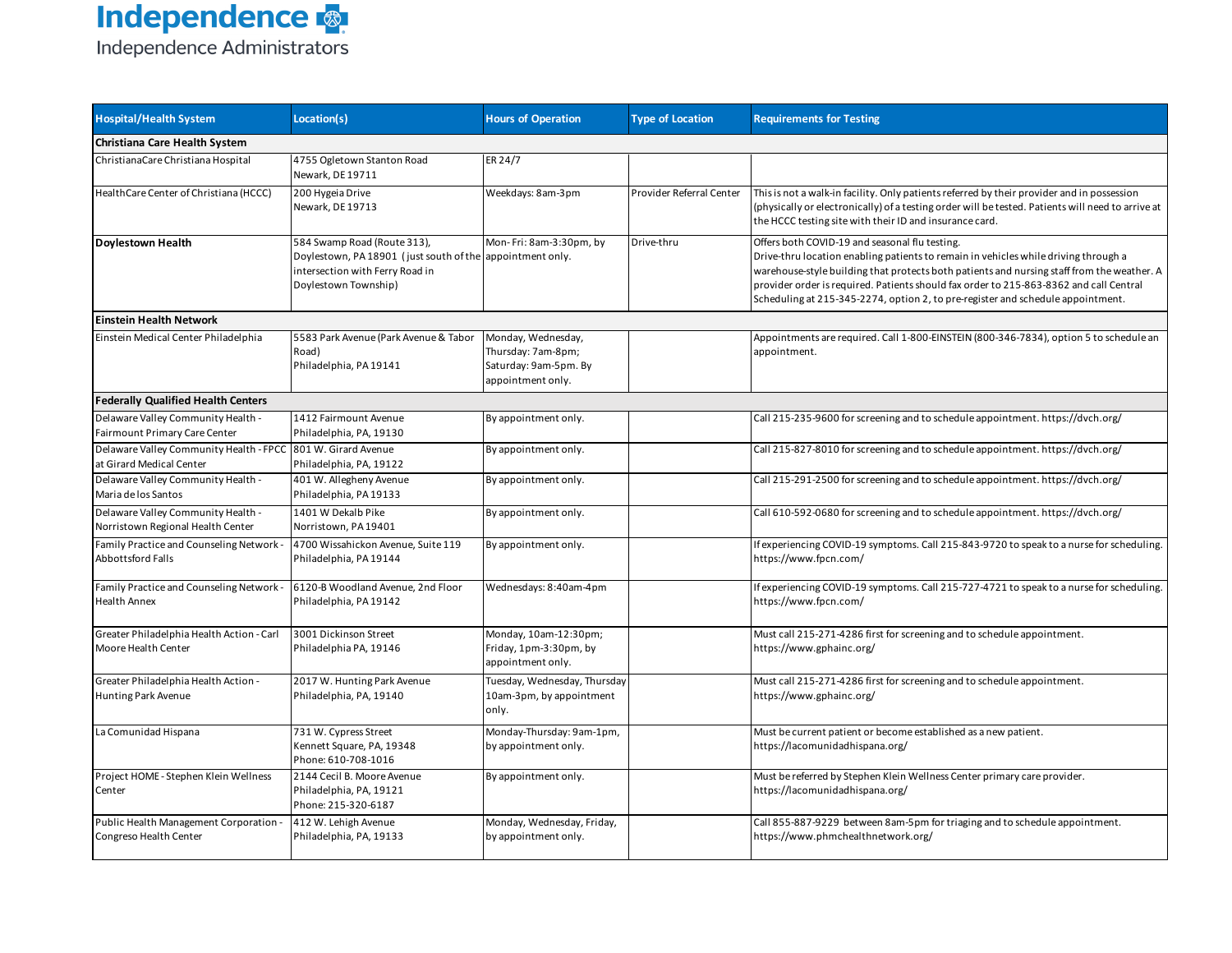| <b>Hospital/Health System</b>                                          | Location(s)                                                                                                                                               | <b>Hours of Operation</b>                                                           | <b>Type of Location</b> | <b>Requirements for Testing</b>                                                                                                                                                                                                    |
|------------------------------------------------------------------------|-----------------------------------------------------------------------------------------------------------------------------------------------------------|-------------------------------------------------------------------------------------|-------------------------|------------------------------------------------------------------------------------------------------------------------------------------------------------------------------------------------------------------------------------|
| Public Health Management Corporation -<br><b>Health Connection</b>     | 1900 N. 9th Street, #104<br>Philadelphia, PA, 19122                                                                                                       | Monday, Wednesday, Friday,<br>by appointment only.                                  |                         | Call 855-887-9226 between 8am-5pm for triaging and to schedule appointment.<br>https://www.phmchealthnetwork.org/                                                                                                                  |
| Public Health Management Corporation -<br>Mary Howard Health Center    | 125 S. 9th Street<br>Philadelphia, PA, 19107                                                                                                              | Monday, Wednesday, Friday,<br>by appointment only.                                  |                         | Call 855-887-9227 between 8am-5pm for triaging and to schedule appointment.<br>https://www.phmchealthnetwork.org/                                                                                                                  |
| Public Health Management Corporation -<br>Rising Sun Health Center     | 5675 N. Front Street<br>Philadelphia, PA 19120                                                                                                            | Monday, Wednesday, Friday,<br>by appointment only.                                  |                         | Call 855-887-9228 between 8am-5pm for triaging and to schedule appointment.<br>https://www.phmchealthnetwork.org/                                                                                                                  |
| Sayre Health Center                                                    | 5800 Walnut Street<br>Philadelphia, PA, 19139                                                                                                             | Monday - Wednesday, Friday<br>10am-3pm, Thursday 12pm-<br>3pm, by appointment only. |                         | Call 215-474-4444 to schedule appointment. https://www.sayrehealth.org/                                                                                                                                                            |
| Spectrum Health Services                                               | 5201 Haverford Avenue<br>Philadelphia, PA, 19139                                                                                                          | Mondays, Wednesdays,<br>Fridays: 9:30am-4:30pm                                      |                         | Following City guidelines for testing. Call 215-471-2761 for preliminary telehealth<br>screening. https://www.spectrumhs.org/                                                                                                      |
| Stephen and Sandra Sheller 11th St Family 850 N. 11th Street<br>Center | Philadelphia, PA, 19123                                                                                                                                   | Tuesdays: 8:30am-4pm                                                                |                         | If experiencing COVID-19 symptoms. Call 215-769-1100 to speak to a nurse for scheduling.<br>https://drexel.edu/cnhp/practices/11th-street/                                                                                         |
| <b>Holy Redeemer Health System</b>                                     |                                                                                                                                                           |                                                                                     |                         |                                                                                                                                                                                                                                    |
| Holy Redeemer Ambulatory Surgery<br>Center                             | 821 Huntingdon Pike<br>Huntingdon Valley, PA 19006                                                                                                        | By appointment only.                                                                | Current office location | Will take patients currently seeing Holy Redeemer owned and affiliated physicians only,<br>with a clinician's order and scheduled appointment.                                                                                     |
| Jefferson Health                                                       |                                                                                                                                                           |                                                                                     |                         |                                                                                                                                                                                                                                    |
| Abington Memorial Hospital                                             | Rosenfeld Cancer Center Parking Lot<br>1200 Old York Road<br>Abington, PA 19001<br>Phone: 215-344-8422<br>Fax: 267-482-6247                               | Weekdays: 8am-4:30pm;<br>Weekends: 8am-12pm                                         | Pop-up/drive-thru       | Must schedule appointment via JeffConnect or 1-855-Go2-JEFF (1-855-462-5333), and<br>must have a referral for testing from a Jefferson physician.                                                                                  |
| Jefferson Center City                                                  | 132 S. 10th Street<br>Philadelphia, PA 19107<br>Phone: 215-327-7837                                                                                       | Daily: 7:30am-2:30pm                                                                | Pop-up/drive-thru       | Must schedule appointment via JeffConnect or 1-855-Go2-JEFF (1-855-462-5333), and<br>must have a referral for testing from a Jefferson physician. Patients should call 215-327-<br>7837 10 minutes before arrival at testing site. |
| Jefferson at the Navy Yard                                             | 3 Crescent Drive<br>Philadelphia, PA 19112<br>Phone: 215-733-9589<br>(Jefferson at the Navy Yard parking lot,<br>follow signs from Broad Street entrance) | Weekdays: 8:30am-4:30pm;<br>Sat: 9am-2pm;<br>Sun: 9am-1pm                           | Drive-thru              | Must schedule appointment via JeffConnect or 1-855-Go2-JEFF (1-855-462-5333), and<br>must have a referral for testing from a Jefferson physician. Patients should call 215-733-<br>9589 10 minutes before arrival at testing site. |
| Jefferson Northeast (formerly Aria)                                    | Jefferson Urgent Care Parking Lot<br>2966 Street Road<br>Bensalem, PA 19020<br>Phone: 215-710-3704<br>Fax: 267-482-6247                                   | Weekdays: 8am-4:30pm<br>Saturdays/Sundays: 8am-<br>12pm                             | Pop-up/drive-thru       | Must schedule appointment via JeffConnect or 1-855-Go2-JEFF (1-855-462-5333), and<br>must have a referral for testing from a Jefferson physician.                                                                                  |
| Jefferson Partner Site: Ampersand (City<br>Life)                       | Jefferson FrankfordCampus<br>5000 Frankford Ave.<br><b>Medical Office Building</b><br>Philadelphia, PA 19124                                              | Monday thru Saturday: 9am-<br>8pm                                                   |                         | Publicly accessible COVID-19 testing site adminsitered by Jefferson Health and funded by<br>the City of Phila. To schedule a testing time, call 833-533-3463 (833-JEFF4ME) or visit<br>JeffersonHealth.org/CommunityTesting        |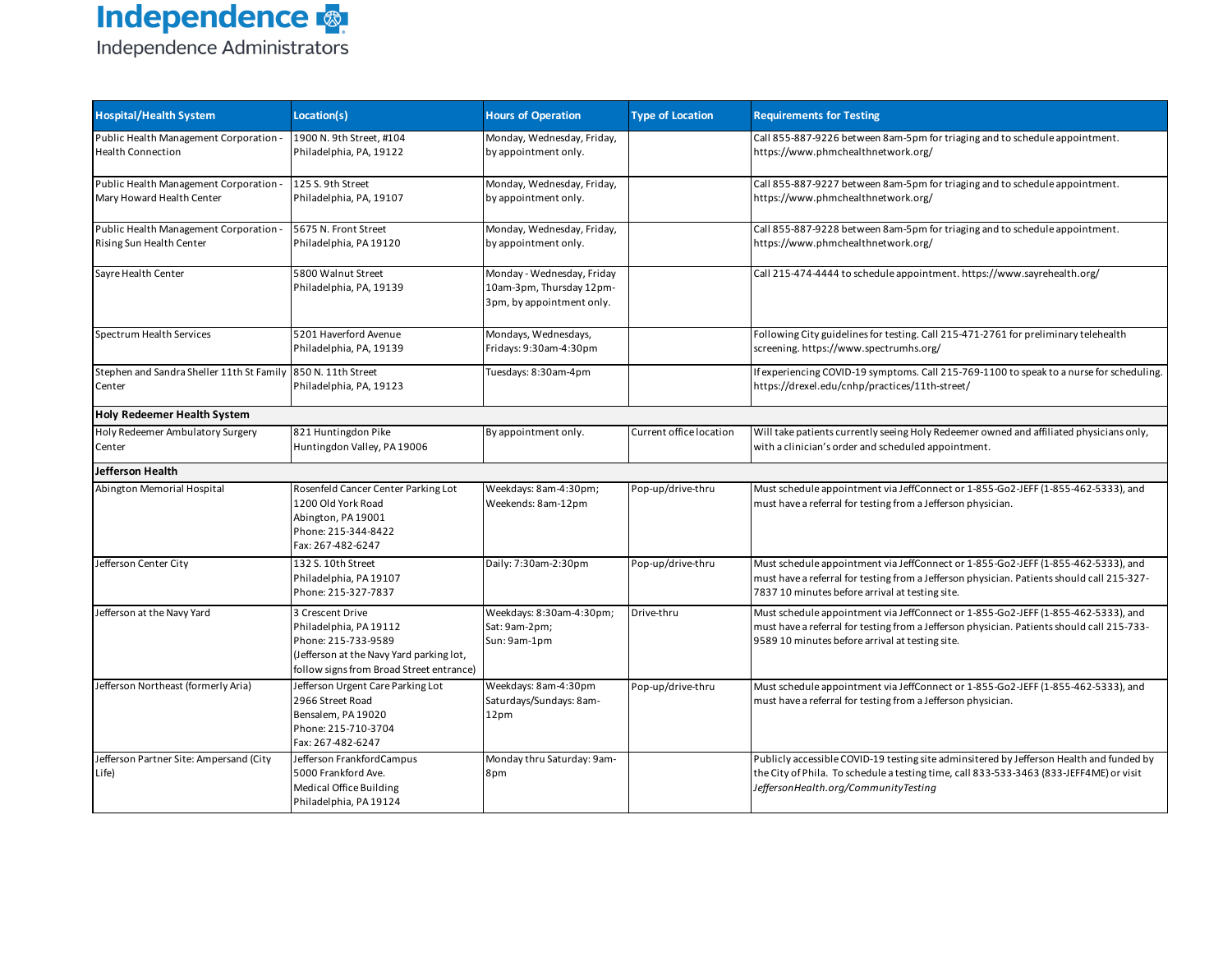| <b>Hospital/Health System</b>         | Location(s)                                                                                                           | <b>Hours of Operation</b>                                   | <b>Type of Location</b>   | <b>Requirements for Testing</b>                                                                                                                                                                                             |  |  |  |
|---------------------------------------|-----------------------------------------------------------------------------------------------------------------------|-------------------------------------------------------------|---------------------------|-----------------------------------------------------------------------------------------------------------------------------------------------------------------------------------------------------------------------------|--|--|--|
| Jefferson Partner Site: St. Raymond's | St. Raymonds of Penefort Church in<br><b>Mount Airy</b><br>7940 Williams Ave.<br>Philadelphia, PA 19150               | Thursdays: 11am-7pm;<br>Saturdays: 8am-4pm                  |                           | Publicly accessible COVID-19 testing site adminsitered by Jefferson Health and funded by<br>the City of Phila. To schedule a testing time, call 833-533-3463 (833-JEFF4ME) or visit<br>JeffersonHealth.org/CommunityTesting |  |  |  |
| Lehigh Valley Health Network          |                                                                                                                       |                                                             |                           |                                                                                                                                                                                                                             |  |  |  |
| Lehigh Valley Health Network          | Coordinated Health Bethlehem<br>3100 Emrick Blvd.<br>Bethlehem, PA 18020<br>610-861-8080                              | Mon-Thu: 7am-8pm; Friday:<br>7am-5pm; Weekends: 7am-<br>3pm | Current facility location | Triage through nurse hotline or video visit                                                                                                                                                                                 |  |  |  |
| Lehigh Valley Health Network          | 1791 Airport Road<br>Allentown, PA 18109<br>484-658-3010                                                              | Daily: 8am-8pm                                              | Current facility location | Triage through nurse hotline or video visit                                                                                                                                                                                 |  |  |  |
| Lehigh Valley Health Network          | Health Center at Bangor<br>1337 Blue Valley Drive<br>Pen Argyl, PA 18072<br>610-654-1200                              | Weekdays: 8am-8pm;<br>Weekends: 9am-3pm                     | Current facility location | Triage through nurse hotline or video visit                                                                                                                                                                                 |  |  |  |
| Lehigh Valley Health Network          | Health Center at Bethlehem Township<br>2101 Emerick Boulevard, Suite 101C<br>Bethlehem, PA 18020<br>610-868-0609      | Weekdays: 8am-8pm;<br>Weekends: 9am-3pm                     | Current facility location | Triage through nurse hotline or video visit                                                                                                                                                                                 |  |  |  |
| Lehigh Valley Health Network          | 1101 South Cedar Crest Boulevard<br>Allentown, PA 18103<br>484-240-4073                                               | Daily: 8am-8pm                                              | Current facility location | Triage through nurse hotline or video visit                                                                                                                                                                                 |  |  |  |
| Lehigh Valley Health Network          | Health Center at Fogelsville<br>1431 Nursery Street, Suite 101<br>Fogelsville, PA 19051<br>484-273-4343               | Daily: 8am-8pm                                              | Current facility location | Triage through nurse hotline or video visit                                                                                                                                                                                 |  |  |  |
| Lehigh Valley Health Network          | Route 222 and 662<br>Fleetwood, PA 19522<br>610-944-8800                                                              | Weekdays: 8am-8pm,<br>Weekends: 9am-3pm                     | Current facility location | Triage through nurse hotline or video visit                                                                                                                                                                                 |  |  |  |
| Lehigh Valley Health Network          | 2649 Schoenersville Road, Suite 100<br>Bethlehem, PA 19017<br>484-884-8146                                            | Weekdays: 8am-8pm,<br>Weekends: 9am-3pm                     | Current facility location | Triage through nurse hotline or video visit                                                                                                                                                                                 |  |  |  |
| Lehigh Valley Health Network          | 3701 Corriere Road, Suite 14<br>Palmer Township, PA 18045<br>484-591-7010                                             | Daily: 8am-8pm                                              | Current facility location | Triage through nurse hotline or video visit                                                                                                                                                                                 |  |  |  |
| Lehigh Valley Health Network          | Health Center at Richland Township<br>320 West Pumping Station Road, Suite 3<br>Quakertown, PA 18951<br>215-529-4300  | Weekdays: 8am-8pm;<br>Weekends: 9am-3pm                     | Current facility location | Triage through nurse hotline or video visit                                                                                                                                                                                 |  |  |  |
| Lehigh Valley Health Network          | 140 North Sherman Court<br>Hazleton, PA 18201<br>570-501-7400                                                         | Weekdays: 8am-5pm;<br>Weekends: 9am-3pm                     | Current facility location | Triage through nurse hotline or video visit                                                                                                                                                                                 |  |  |  |
| Lehigh Valley Health Network          | Lehigh Valley Health Network - Tilgman<br>4825 West Tilghman Street, Suite 101<br>Allentown, PA 18104<br>610-402-3900 | Daily: 8am-8pm                                              | Current facility location | Triage through nurse hotline or video visit                                                                                                                                                                                 |  |  |  |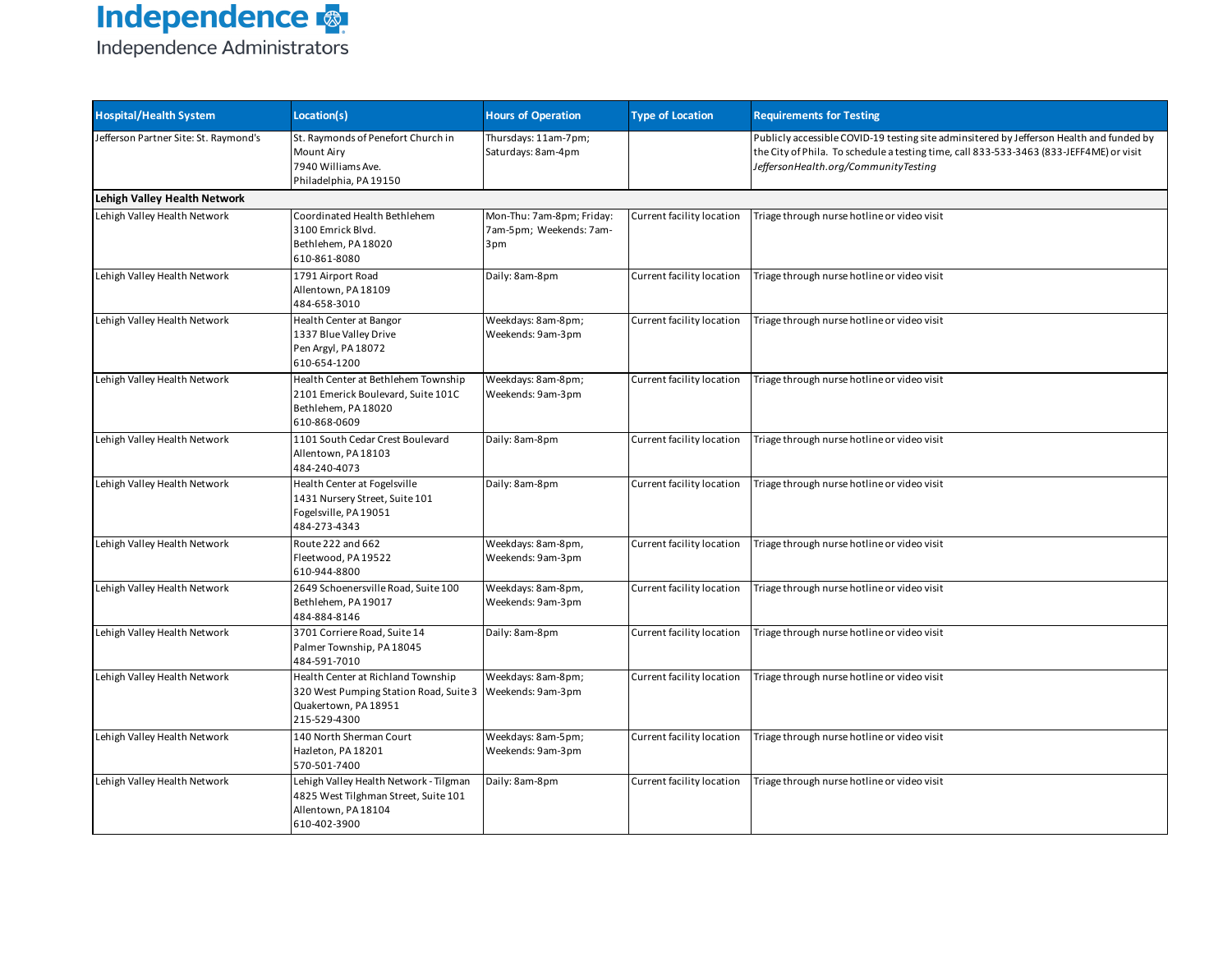| <b>Hospital/Health System</b>             | Location(s)                                                                           | <b>Hours of Operation</b>                | <b>Type of Location</b>   | <b>Requirements for Testing</b>                                                                                                                                                                                                                                                                                                                                                                                           |
|-------------------------------------------|---------------------------------------------------------------------------------------|------------------------------------------|---------------------------|---------------------------------------------------------------------------------------------------------------------------------------------------------------------------------------------------------------------------------------------------------------------------------------------------------------------------------------------------------------------------------------------------------------------------|
| Lehigh Valley Health Network              | 6451 Village Lane<br>Macungie, PA 18062                                               | Weekdays: 8am-5pm<br>Weekends: 9am-3pm   | Current facility location | Triage through nurse hotline or video visit                                                                                                                                                                                                                                                                                                                                                                               |
| Lehigh Valley Health Network              | 320 W. Pumping Station Road, Suite 3<br>Quakertown, PA18951                           | Weekdays: 8am-5pm<br>Weekends: 9am-3pm   | Current facility location | Triage through nurse hotline or video visit                                                                                                                                                                                                                                                                                                                                                                               |
| Lehigh Valley Health Network              | 2741 MacArthur Road<br>Whitehall, PA 18052                                            | Daily: 8am-8pm                           | Current facility location | Triage through nurse hotline or video visit                                                                                                                                                                                                                                                                                                                                                                               |
| <b>Main Line Health System</b>            |                                                                                       |                                          |                           |                                                                                                                                                                                                                                                                                                                                                                                                                           |
| Main Line Health                          | 3855 West Chester Pike<br>Newtown Square, PA 19073                                    | Weekdays: 9am-4pm                        | Drive-thru                | COVID-19 test must be ordered by a Main Line Health System or Nemours doctor.                                                                                                                                                                                                                                                                                                                                             |
| <b>Prospect Medical</b>                   |                                                                                       |                                          |                           |                                                                                                                                                                                                                                                                                                                                                                                                                           |
| Crozer-Chester Medical Center             | 1 Medical Center Blvd<br>Upland, PA 19013<br>610-447-2000 or 610-447-6730             | By appointment only                      | Drive-thru                | By appointment only. Visit the COVID-19 Resource page or call the COVID-19 Hotline at<br>610-447-6730. If your physician has given you a prescription to get tested, call 1-844-<br>CKCARES to register. Pre-registration is required before coming to the drive-through test<br>site. You must have either a physician's order or a PUI (Patient Under Investigation)<br>number from the Dept of Health to pre-register. |
| Delaware County Memorial Hospital         | 501 Lansdowne Ave<br>Drexel Hill PA 19026<br>610-447-2000 or 610-447-6730             | By appointment only                      | Drive-thru                | By appointment only. Visit the COVID-19 Resource page or call the COVID-19 Hotline at<br>610-447-6730. If your physician has given you a prescription to get tested, call 1-844-<br>CKCARES to register. Pre-registration is required before coming to the drive-through test<br>site. You must have either a physician's order or a PUI (Patient Under Investigation)<br>number from the Dept of Health to pre-register. |
| St. Luke's University Health Network      |                                                                                       |                                          |                           |                                                                                                                                                                                                                                                                                                                                                                                                                           |
| Sigal Center (Star Wellness)              | 450 West Chew Street<br>Allentown, PA 18012                                           | Weekdays: 9am-5pm                        | Drive-thru                |                                                                                                                                                                                                                                                                                                                                                                                                                           |
| St Luke's Anderson Campus                 | 1872 St. Luke's Boulevard<br>Easton, PA 18045                                         | Weekdays: 8am-5pm;<br>Saturdays: 8am-1pm | Drive-thru                |                                                                                                                                                                                                                                                                                                                                                                                                                           |
| St. Luke's Health Center - Brodheadsville | 111 Route 715<br>Brodheadsville. PA 18322                                             | Weekdays: 8am-5pm;<br>Saturdays: 8am-1pm | Drive-thru                |                                                                                                                                                                                                                                                                                                                                                                                                                           |
| St. Luke's Lehighton Campus               | 211 North 12th Street<br>Lehighton, PA 18235                                          | Weekdays: 8am-5pm                        | Drive-thru                |                                                                                                                                                                                                                                                                                                                                                                                                                           |
| St. Luke's Quakertown MOB                 | 1002 Park Avenue<br>Quakertown, PA 18951                                              | Weekdays: 8am-5pm                        | Drive-thru                |                                                                                                                                                                                                                                                                                                                                                                                                                           |
| St. Luke's West End Medical Center        | 501 Cetronia Road<br>Allentown, PA, 18104-9569                                        | Weekdays: 8am-5pm;<br>Weekends: 8am-1pm  | Drive-thru                |                                                                                                                                                                                                                                                                                                                                                                                                                           |
| <b>Temple University Health System</b>    |                                                                                       |                                          |                           |                                                                                                                                                                                                                                                                                                                                                                                                                           |
| Temple University Hospital                | 3401 North Broad Street<br>Philadelphia, PA 19105                                     | Daily: 9am-5pm                           | Current facility location | Must be referred by a Temple University Health System doctor.                                                                                                                                                                                                                                                                                                                                                             |
| <b>Tower Health</b>                       |                                                                                       |                                          |                           |                                                                                                                                                                                                                                                                                                                                                                                                                           |
| <b>Tower Health</b>                       | 215 Lancaster Avenue<br>Malvern, PA 19155<br>Phone: 484-329-6600<br>Fax: 484-329-6601 | Weekdays: 9am-9pm                        | Current office location   | Please call for assistance before seeking care.                                                                                                                                                                                                                                                                                                                                                                           |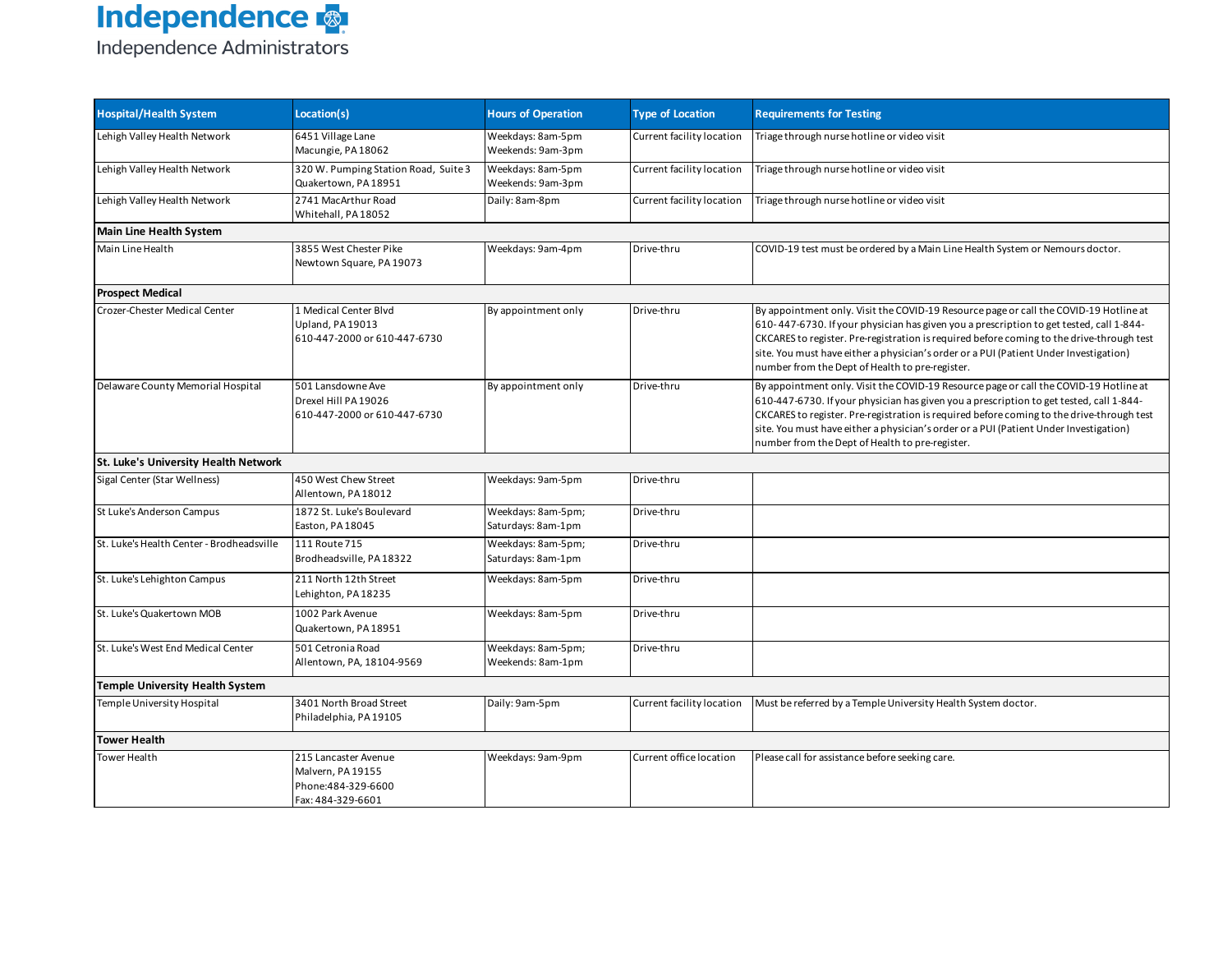| <b>Hospital/Health System</b>                                                        | Location(s)                                                                                                                          | <b>Hours of Operation</b>                      | <b>Type of Location</b> | <b>Requirements for Testing</b>                                                                                                                                                                     |
|--------------------------------------------------------------------------------------|--------------------------------------------------------------------------------------------------------------------------------------|------------------------------------------------|-------------------------|-----------------------------------------------------------------------------------------------------------------------------------------------------------------------------------------------------|
| <b>Tower Health</b>                                                                  | 1050 E. Philadelphia Ave., Suite 11<br>Gilbertsville, PA 19462<br>Phone: 484-659-0100<br>Fax: 484-473-7000                           | Weekdays: 9am-9pm                              | Current office location | Please call for assistance before seeking care.                                                                                                                                                     |
| <b>Tower Health</b>                                                                  | 10050 E. Roosevelt Blvd., Suite 2<br>Philadelphia, PA 19116<br>Phone: 215-552-2800<br>Fax: 215-552-2801                              | Weekdays: 9am-9pm                              | Current office location | Please call for assistance before seeking care.                                                                                                                                                     |
| <b>Tower Health</b>                                                                  | 580 W Germantown Pike, Suite 102<br>Plymouth Meeting, PA 19462<br>Phone: 484-539-1200<br>Fax: 484-539-1201                           | Weekdays: 9am-9pm<br>Saturdays: 9am-3pm        | Current office location | Please call for assistance before seeking care.                                                                                                                                                     |
| <b>Tower Health</b>                                                                  | 1212 Liggett Ave<br>Reading, PA 19611                                                                                                | Weekdays: 8am-8pm<br>Saturdays: 8am-3pm        | Current office location | Please call for assistance before seeking care.                                                                                                                                                     |
| <b>Tower Health</b>                                                                  | 930 W. Street Road<br>Warminster, PA 18974<br>Phone: 267-387-5200<br>ax: 484-329-6601                                                | Daily: 9am-9pm                                 | Current office location |                                                                                                                                                                                                     |
| <b>Trinity Health</b>                                                                |                                                                                                                                      |                                                |                         |                                                                                                                                                                                                     |
| Mercy Catholic Medical Center (MCMC)-<br>Mercy Fitzgerald                            | 1500 Lansdowne Avenue<br>Darby, PA 19023<br>Back of the parking lot behind the<br>Medical Office Building (MOB) on<br>Lansdowne Ave. | Weekdays: 11am-3pm                             | Drive-thru              | Members need to meet CDC Guidelines and have a script frorm a Mercy Physician.                                                                                                                      |
| University of Pennsylvania Health System (Penn Medicine)                             |                                                                                                                                      |                                                |                         |                                                                                                                                                                                                     |
| Pennsylvania Hospital Coronavirus Testing 711 Delancey Street Parking Garage<br>Site | Philadelphia, PA 19107                                                                                                               | Sun-Fri, 8am-1pm                               |                         | Drive-thru, Parking Deck You do not need to be a Penn Medicine patient to be tested. If you are not a patient and are<br>2, Delancey Street Garage experiencing symptoms, please call 800-789-7366. |
| Sayre Health Center Coronavirus Testing<br>Site                                      | 227 South 59th Street<br>Philadelphia, PA 19104                                                                                      | Mon. Tue, Wed, Fri:<br>10am-3pm; Thurs: 12-3pm | Drive-thru              | Pre-register by calling 215-474-4444. On-site registration may incur long wait times.<br>Registration call line hours: 8am to 5pm, Monday through Friday.                                           |
| West Philadelpha Coronavirus Testing Site 4122 Market Street Parking Lot West        | Philadelphia, PA 19104<br>(formerly referred to as 4040 Market St.)                                                                  | Weekdays: 10am-4pm                             | Drive-thru and walk-up  | Call 267-414-2303 to schedule an appointment.                                                                                                                                                       |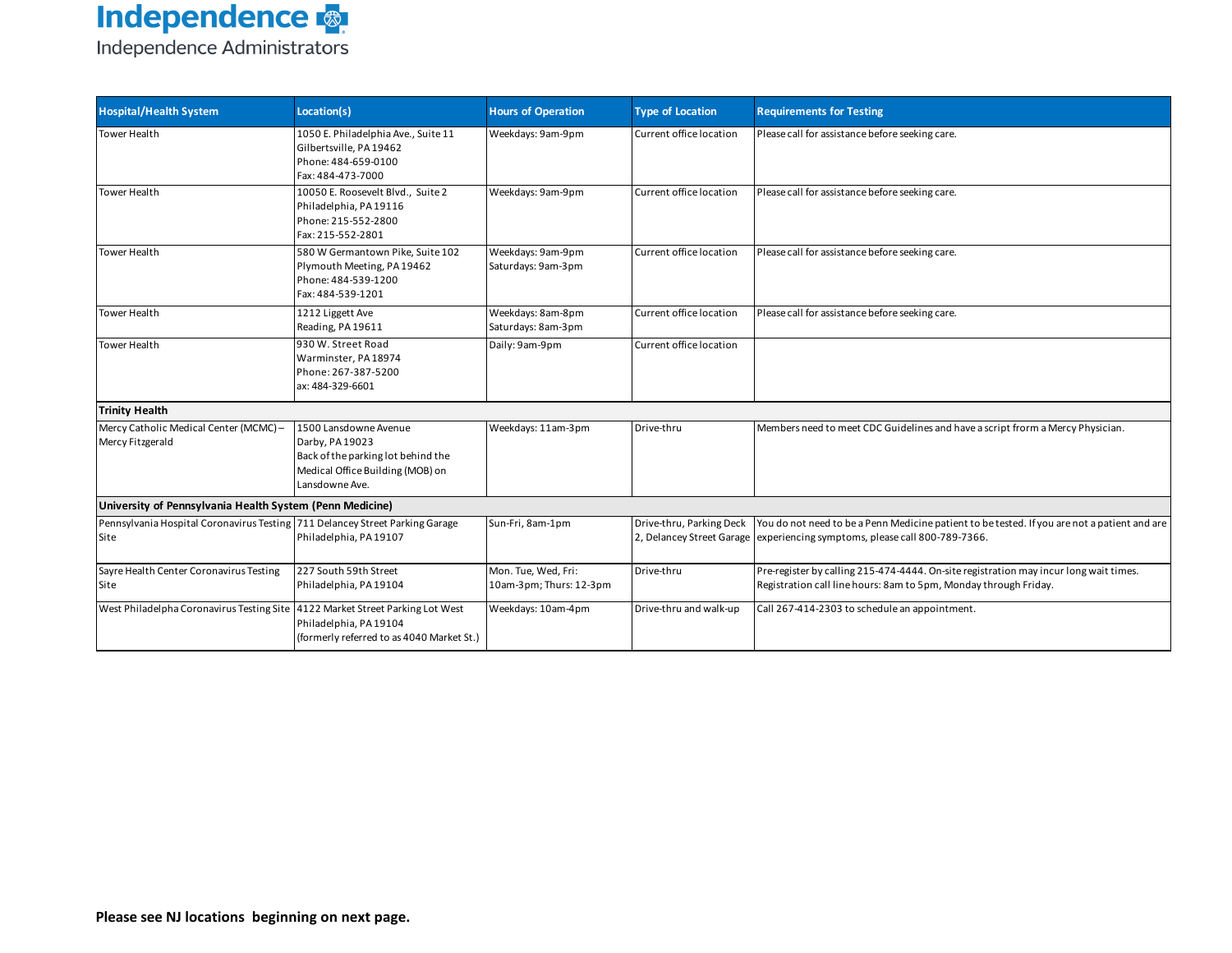#### Independence Administrators

#### **NJ Locations**

| <b>Hospital/Health System</b>                                                 | Location(s)                                              | <b>Hours of Operation</b>                    | <b>Type of Location</b>      | <b>Requirements for Testing</b>                                                                                                                                                                                                                                                                                                                                                                                                                       | <b>Additional Information</b>                                                                                                                                                                                     |
|-------------------------------------------------------------------------------|----------------------------------------------------------|----------------------------------------------|------------------------------|-------------------------------------------------------------------------------------------------------------------------------------------------------------------------------------------------------------------------------------------------------------------------------------------------------------------------------------------------------------------------------------------------------------------------------------------------------|-------------------------------------------------------------------------------------------------------------------------------------------------------------------------------------------------------------------|
| <b>County Locations</b>                                                       |                                                          |                                              |                              |                                                                                                                                                                                                                                                                                                                                                                                                                                                       |                                                                                                                                                                                                                   |
| Atlantic County: Southern Jersey Family<br>Medical Centers - Hammonton Center | 860 S. White Horse Pike<br>Hammonton, NJ 08037           | Thursdays: 11am-2pm, by<br>appointment only  | <b>Family Medical Center</b> | COVID-19 diagnostic and antibody testing is available<br>for adults and children. Mask or face covering is<br>required. Testing is weather permitting. Call the SJFMC<br>telemedicine line at 609-415-9865 to schedule an<br>appointment, Monday-Thursday 8am-4:30pm.                                                                                                                                                                                 |                                                                                                                                                                                                                   |
| Atlantic County: Southern Jersey Family<br>Medical Centers - Merle Pavilion   | 932 South Main Street<br>Pleasantville, NJ 08232         | Wednesdays: 11am-2pm, by<br>appointment only | <b>Family Medical Center</b> | COVID-19 diagnostic and antibody testing is available<br>for adults and children. Mask or face covering is<br>required. Testing is weather permitting. Call the SJFMC<br>telemedicine line at 609-415-9865 to schedule an<br>appointment, Monday-Thursday 8am-4:30pm.                                                                                                                                                                                 |                                                                                                                                                                                                                   |
| Bergen County: AFC Urgent Care Hillsdale                                      | 2 Broadway<br>Hillsdale, NJ 07642<br>Phone: 201-523-9222 | Daily: 8am-5pm                               | <b>Urgent Care</b>           | Requires a telemedicine visit prior to testing. During<br>the virtual visit, you will go over your symptoms with<br>your physician to determine if you meet criteria for<br>testing. Mask or protective face covering is required for<br>testing. Call 201-523-9222 from the parking lot so our<br>staff can direct you to the correct entrance for testing.<br>After the nasal swab is taken, your results will be<br>available within several days. | Visits are accepted seven days a<br>week, and our walk-in urgent care<br>remains open. For questions about<br>testing, please call 201-523-9222.                                                                  |
| Bergen County: AFC Urgent Care Lyndhurst                                      | 560 New York Avenue<br>Lyndhurst, NJ 07071               | Weekdays: 8am-8pm<br>Weekends: 8am-5pm       | <b>Urgent Care</b>           | Requires a telemedicine visit prior to testing. During<br>the virtual visit, you will go over your symptoms with<br>your physician to determine if you meet criteria for<br>testing. Mask or protective face covering is required for<br>testing. Call 201-345-3839 from the parking lot so our<br>staff can direct you to the correct entrance for testing.<br>After the nasal swab is taken, your results will be<br>available within several days. | Appointments are accepted seven<br>days a week. For questions, please<br>call 201-345-3839.                                                                                                                       |
| Bergen County: AFC Urgent Care Paramus                                        | 67 East Ridgewood Avenue<br>Paramus, NJ 07652            | Daily: 8am-5pm                               | <b>Urgent Care</b>           | Requires a telemedicine visit prior to testing. During<br>the virtual visit, you will go over your symptoms with<br>your physician to determine if you meet criteria for<br>testing. Mask or protective face covering is required for<br>testing. Call 201-262-2010 from the parking lot so our<br>staff can direct you to the correct entrance for testing.<br>After the nasal swab is taken, your results will be<br>available within several days. | Visits are accepted seven days a<br>week, and our walk-in urgent care<br>remains open. For questions about<br>testing, please call 201-262-2010.                                                                  |
| Bergen County: AM/PM Urgent Care North<br>Bergen                              | 7405 Bergenline Avenue<br>North Bergen, NJ 07047         | Daily: 8am-12am                              | <b>Urgent Care</b>           | If you are experiencing COVID-19 symptoms, please<br>make a virtual visit appointment to be pre-screened by<br>our medical team, call 201-636-6763. If eligible for<br>testing, the team will provide you with additional<br>information regarding our designated testing center<br>and testing process.                                                                                                                                              | We also provide antibody<br>testing and return-to-work<br>clearances for employees who are<br>recovering from suspected or<br>confirmed COVID-19 cases and<br>were quarantined by a treating<br>medical provider. |
| Bergen County: AM/PM Urgent Care<br>Cliffside Park                            | 596 Anderson Avenue<br>Cliffside Park, NJ 07010          | Daily: 8am-12am                              | <b>Urgent Care</b>           | If you are experiencing COVID-19 symptoms, please<br>make a virtual visit appointment to be pre-screened by<br>our medical team, call 201-943-2347. If eligible for<br>testing, the team will provide you with additional<br>information regarding our designated testing center<br>and testing process.                                                                                                                                              | We also provide antibody<br>testing and return-to-work<br>clearances for employees who are<br>recovering from suspected or<br>confirmed COVID-19 cases and<br>were quarantined by a treating<br>medical provider. |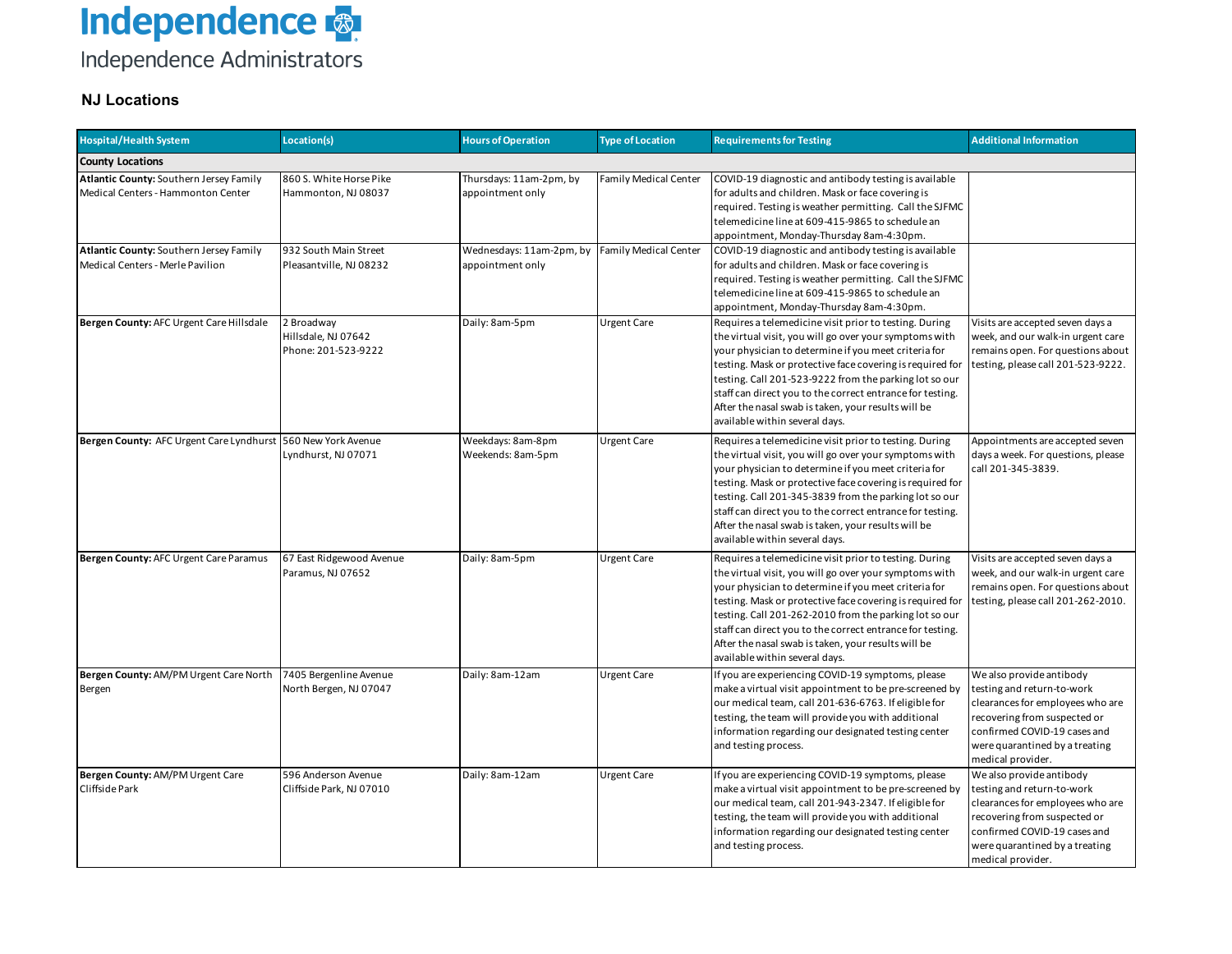| <b>Hospital/Health System</b>                                                | Location(s)                                                              | <b>Hours of Operation</b>                                   | <b>Type of Location</b> | <b>Requirements for Testing</b>                                                                                                                                                                                                                                                                                                                                            | <b>Additional Information</b>                                                                                                                                                                                     |
|------------------------------------------------------------------------------|--------------------------------------------------------------------------|-------------------------------------------------------------|-------------------------|----------------------------------------------------------------------------------------------------------------------------------------------------------------------------------------------------------------------------------------------------------------------------------------------------------------------------------------------------------------------------|-------------------------------------------------------------------------------------------------------------------------------------------------------------------------------------------------------------------|
| Bergen County: AM/PM Urgent Care<br>Bergenfield                              | 19 S Washington Avenue<br>Bergenfield, NJ 07621                          | Daily: 8am-12am                                             | <b>Urgent Care</b>      | If you are experiencing COVID-19 symptoms, please<br>make a virtual visit appointment to be pre-screened by<br>our medical team, call 201-387-0177. If eligible for<br>testing, the team will provide you with additional<br>information regarding our designated testing center<br>and testing process.                                                                   | We also provide antibody<br>testing and return-to-work<br>clearances for employees who are<br>recovering from suspected or<br>confirmed COVID-19 cases and<br>were quarantined by a treating<br>medical provider. |
| Bergen County: Bergen New Bridge Medical 230 East Ridgewood Avenue<br>Center | Paramus, NJ 07652                                                        | Daily: 8am-3pm, by<br>appointment only                      | Drive-thru              | By appointment only for Bergen County first responders Telehealth services (Bergen New<br>and Bergen County hospital employees. Take the<br>screening survey first. If you qualify after your<br>telehealth session, you will be scheduled for testing at<br>the Bergen New Bridge drive-up testing site.                                                                  | Bridge Cares) have been expanded<br>to screen patients for COVID-19.<br>Patients can access Bergen New<br>Bridge Cares at 201-204-0712.                                                                           |
| Bergen County: CityMD Urgent Care<br>Edgewater                               | 461 River Road<br>Edgewater, NJ 07020<br>Phone: 551-497-5681             | Weekdays: 8am-8pm<br>Weekends: 9am-3pm                      | <b>Urgent Care</b>      | Offers two forms of COVID-19 testing at all locations:<br>the PCR (Nasal Swab) test and the Serum Antibody IgG<br>(Blood Test). COVID-19 testing is walk-in only, no<br>appointment needed.                                                                                                                                                                                |                                                                                                                                                                                                                   |
| Bergen County: CityMD Urgent Care<br>Paramus                                 | 499 Route 17 South<br>Paramus, NJ 07652<br>Phone: 551-497-5677           | Weekdays: 8am-8pm<br>Weekends: 9am-3pm                      | <b>Urgent Care</b>      | Offers two forms of COVID-19 testing at all locations:<br>the PCR (Nasal Swab) test and the Serum Antibody IgG<br>(Blood Test). COVID-19 testing is walk-in only, no<br>appointment needed.                                                                                                                                                                                |                                                                                                                                                                                                                   |
| Bergen County: CityMD Urgent Care<br>Ramsey                                  | 295 North Franklin Turnpike<br>Ramsey, NJ 07446<br>Phone: 551-497-5679   | Weekdays: 8am-8pm<br>Weekends: 9am-4pm                      | Urgent Care             | Offers two forms of COVID-19 testing at all locations:<br>the PCR (Nasal Swab) test and the Serum Antibody IgG<br>(Blood Test). COVID-19 testing is walk-in only, no<br>appointment needed.                                                                                                                                                                                |                                                                                                                                                                                                                   |
| Bergen County: CityMD Urgent Care<br>Teterboro                               | 16 Teterboro Landing Drive<br>Teterboro, NJ 07608<br>Phone: 201-354-1953 | Weekdays: 8am-8pm<br>Weekends: 9am-3pm                      | <b>Urgent Care</b>      | Offers two forms of COVID-19 testing at all locations:<br>the PCR (Nasal Swab) test and the Serum Antibody IgG<br>(Blood Test). COVID-19 testing is walk-in only, no<br>appointment needed.                                                                                                                                                                                |                                                                                                                                                                                                                   |
| Bergen County: PM Pediatrics                                                 | 160 Route 17 North<br>Paramus, NJ 07652                                  | By appointment only                                         | Pedatric Office         | Must be evaluated by a pediatric expert from PM<br>Pediatrics to determine eligibility, either in-person<br>(ages 0-26 only) or through their telemedicine app (all<br>ages). Must book an appointment in advance. On-site<br>testing is conducted one person at a time. Results are<br>reported approximately 2-4 days later. Call 201-262-<br>5437 for more information. | nttps://pmpediatrics.com/pmpany<br>where/                                                                                                                                                                         |
| Burlington County: Cinnaminson<br>Med Express Urgent Care                    | 1210 Route 130 N<br>Cinnaminson, NJ 08077                                | Daily: 8am-8pm                                              | <b>Urgent Care</b>      | Call 856-829-0407 and a MedExpress team member will<br>complete a brief screening with you over the phone. If<br>you meet the CDC-based screening criteria for COVID-19<br>testing, a team member will walk you through the next<br>steps of your care.                                                                                                                    | Urgent care services are currently<br>not being offered at this time.                                                                                                                                             |
| <b>Burlington County: Virtua Health</b>                                      | 401 Young Avenue<br>Moorestown, NJ 08057                                 | Monday, Thursday, Friday,<br>Saturday & Sunday:<br>8am-12pm | Drive-thru              | Residents of Burlington County age 13 and above with<br>active COVID-19 symptoms do not require an<br>appointment for testing; all others must have a referral<br>from a Virtua-affiliated physician.                                                                                                                                                                      |                                                                                                                                                                                                                   |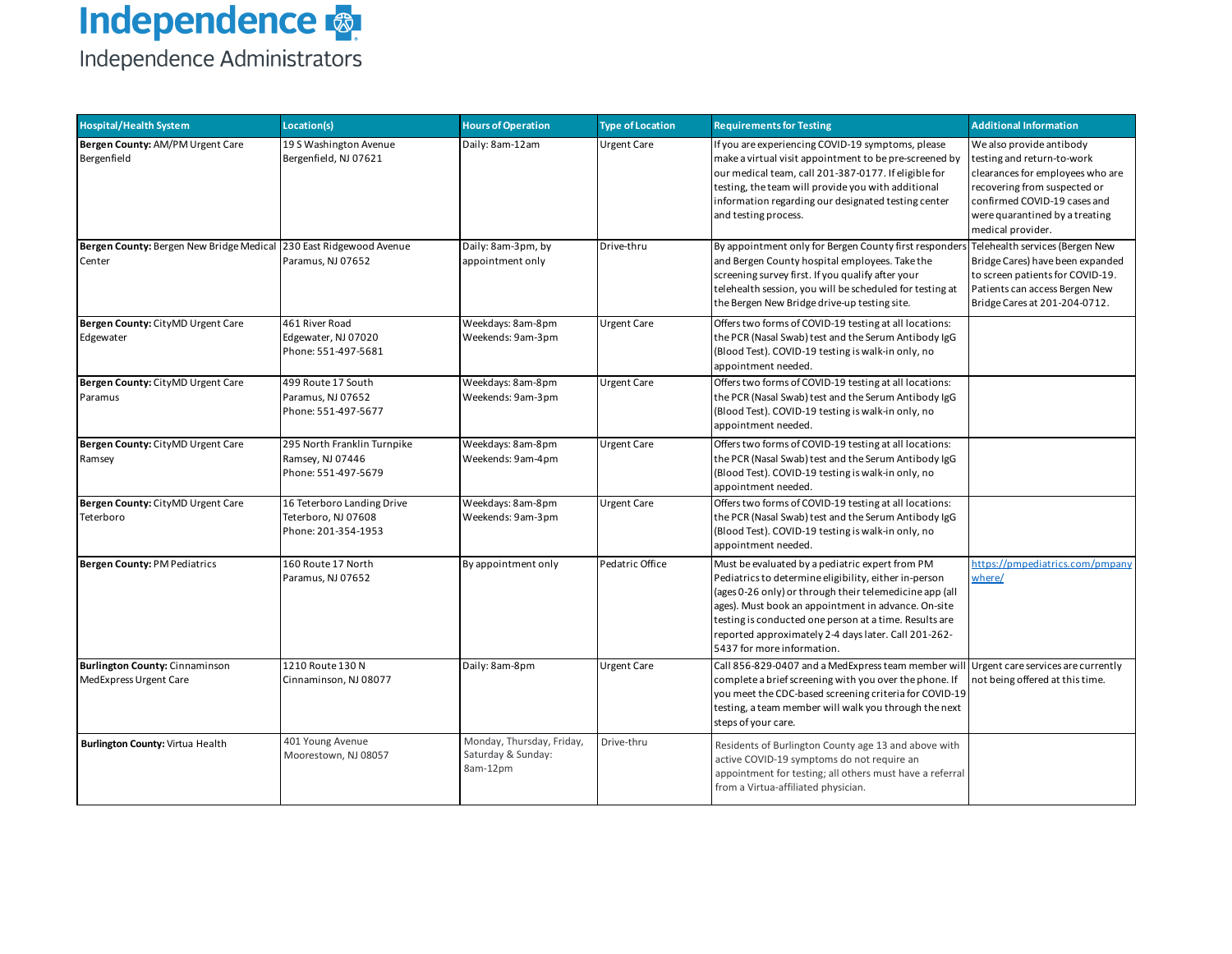| <b>Hospital/Health System</b>                                      | Location(s)                                                              | <b>Hours of Operation</b>                           | <b>Type of Location</b>          | <b>Requirements for Testing</b>                                                                                                                                                                                                                                                                                                                                                                                                                                                                                    | <b>Additional Information</b>                                                                                                                   |
|--------------------------------------------------------------------|--------------------------------------------------------------------------|-----------------------------------------------------|----------------------------------|--------------------------------------------------------------------------------------------------------------------------------------------------------------------------------------------------------------------------------------------------------------------------------------------------------------------------------------------------------------------------------------------------------------------------------------------------------------------------------------------------------------------|-------------------------------------------------------------------------------------------------------------------------------------------------|
| Camden County: Cherry Hill Campus of<br>Camden County College      | Camden County College<br>1889 Marlton Pike East<br>Cherry Hill, NJ 08034 | Weekdays: 9:30am-4:30pm<br>Weekends: 8:30am-11:30am | Drive-thru                       | The testing site is open to county residents, by<br>appointment, and meet other criteria (exposure,<br>pending surgery/procedure, travel, school, work, or<br>daycare requirements). Cooper patients with a doctor's covid19swabsite@cooperhealth.e<br>order will be scheduled for an appointment to visit the du.<br>collection site and be given instructions about the<br>process for collecting specimens. No patient specimen<br>will be collected without pre-registration and a<br>Cooper provider's order. | For more information or to<br>schedule an appointment, call 856-<br>968-7100 or email                                                           |
| Camden County: Cherry Hill MedExpress<br><b>Urgent Care Center</b> | 2322 Route 38<br>Cherry Hill, NJ 08002                                   | Daily: 8am-8pm                                      | Urgent Care, drive-thru          | Offering drive-up testing, allowing you to be screened<br>and tested for COVID-19 without ever leaving your<br>vehicle. When you arrive at a testing location without<br>an outdoor testing tent, you will notice signage on the<br>doors that asks you to return to your vehicle and call<br>856-779-0783. A MedExpress team member will<br>complete a brief screening with you over the phone.                                                                                                                   | If you meet the CDC-based<br>screening criteria for COVID-19<br>testing, a team member will walk<br>you through the next steps of your<br>care. |
| Camden County: Cooper University Health<br>Care                    | 1210 Brace Road<br>Cherry Hill, NJ 08034                                 | Weekdays: 4pm-10pm. By<br>appointment only.         | Hospital - Emergency<br>Entrance | Only open to EMS personnel, law enforcement<br>members, Cooper employees and Cooper University<br>Health Patients only. Call 856-968-7100 or 856-342-<br>2881 from 8am-5pm, Monday through Friday, to make<br>an appointment.                                                                                                                                                                                                                                                                                      |                                                                                                                                                 |
| Camden County: Mount Ephraim<br>MedExpress Urgent Care             | 2 South Black Horse Pike<br>Mt. Ephraim, NJ 08059                        | Daily: 8am-8pm                                      | <b>Urgent Care</b>               | Call 856-931-3107 and a MedExpress team member will<br>complete a brief screening with you over the phone. If<br>you meet the CDC-based screening criteria for COVID-19<br>testing, a team member will walk you through the next<br>steps of your care.                                                                                                                                                                                                                                                            |                                                                                                                                                 |
| Camden County: Patient First                                       | 2171 Route 70 W<br>Cherry Hill, NJ 08002                                 | Daily: 9am-1pm and 2pm-<br>6pm, by appointment only | Drive-thru                       | Must make an appointment by calling 856-406-0023.<br>Must meet screening criteria: have symptoms; be a<br>healthcare worker or first responder; reside in a nursing<br>home or other congregate living facility; cancer patient<br>who requires COVID-19 testing; or more.                                                                                                                                                                                                                                         |                                                                                                                                                 |
| Cape May County: Cape Regional Urgent<br>Care                      | 11 Court House South Dennis Road<br>Cape May Court House, NJ 08210       | By appointment only                                 | <b>Urgent Care</b>               | Offering COVID-19 swab testing and antibody serology<br>(blood test). No preauthorization or symptoms<br>required. Must make an appointment for all locations<br>by calling 609-465-6364.                                                                                                                                                                                                                                                                                                                          |                                                                                                                                                 |
| Cape May County: Cape Regional Urgent<br>Care                      | 8 Route 9 South<br>Marmora, NJ 08223                                     | By appointment only                                 | <b>Urgent Care</b>               | Offering COVID-19 swab testing and antibody serology<br>(blood test). No preauthorization or symptoms<br>required. Must make an appointment for all locations<br>by calling 609-465-6364.                                                                                                                                                                                                                                                                                                                          |                                                                                                                                                 |
| Cumberland County: Rowan College,<br><b>Cumberland Campus</b>      | 3322 College Drive<br>Vineland, NJ 08360                                 | By appointment only                                 | Drive-thru                       | Hours and dates are not open to the general<br>public-you must register for the information. Open to<br>Cumberland County residents and patients of<br>CompleteCare Health Network. Must have a<br>prescription and an appointment provided by the<br>Cumberland County Health Department. Request an<br>appointment at<br>https://www.completecarenj.org/request-an-<br>appointment/#                                                                                                                             | https://www.completecarenj.org/r<br>equest-an-appointment/#                                                                                     |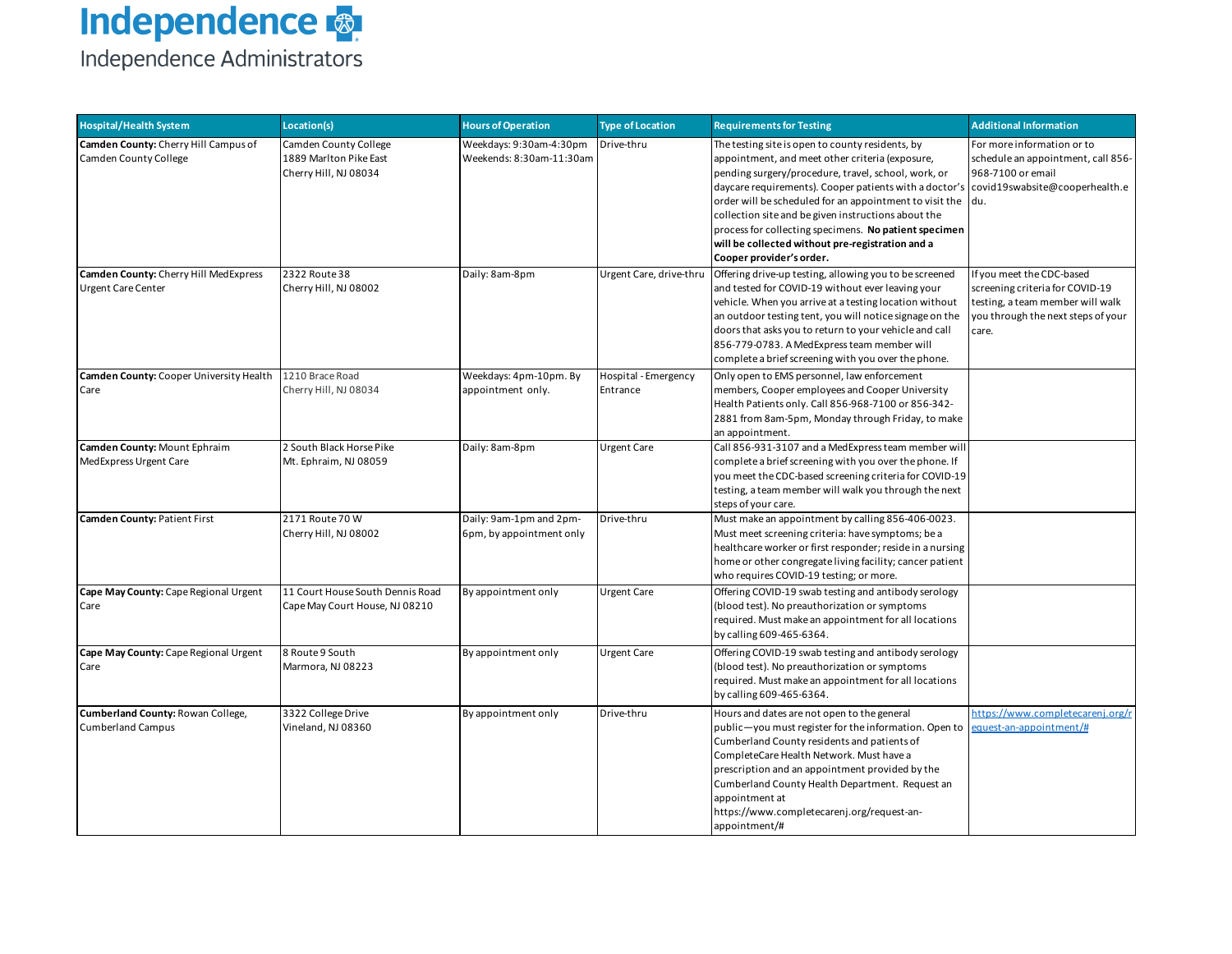# **Independence**  $\frac{1}{2}$

| <b>Hospital/Health System</b>                                           | Location(s)                                                                                        | <b>Hours of Operation</b>                    | <b>Type of Location</b> | <b>Requirements for Testing</b>                                                                                                                                                                                                                                                                                                                                                                   | <b>Additional Information</b>                                                                                                                   |
|-------------------------------------------------------------------------|----------------------------------------------------------------------------------------------------|----------------------------------------------|-------------------------|---------------------------------------------------------------------------------------------------------------------------------------------------------------------------------------------------------------------------------------------------------------------------------------------------------------------------------------------------------------------------------------------------|-------------------------------------------------------------------------------------------------------------------------------------------------|
| <b>Cumberland County: Vineland MedExpress</b><br><b>Urgent Care</b>     | 3403 South Delsea Drive<br>Vineland, NJ 08360                                                      | Daily: 8am-8pm                               | <b>Urgent Care</b>      | Call 856-293-6974 and a MedExpress team member will Urgent care services are currently<br>complete a brief screening with you over the phone. If<br>you meet the CDC-based screening criteria for COVID-19<br>testing, a team member will walk you through the next<br>steps of your care.                                                                                                        | not being offered at this time.                                                                                                                 |
| <b>Essex County: AFC Urgent Care</b>                                    | 480 Pompton Avenue<br>Cedar Grove, NJ 07009                                                        | Weekdays: 9am-6pm<br>Weekends: 9am-4pm       | <b>Urgent Care</b>      | Testing for both asymptomatic and symptomatic<br>patients. Both types of patients need to be seen by a<br>medical provider from the center. Call 973-239-2300<br>for more information.                                                                                                                                                                                                            |                                                                                                                                                 |
| <b>Essex County: AFC Urgent Care</b>                                    | 464 Eagle Rock Avenue<br>West Orange, NJ 07052                                                     | Weekdays: 9am-6pm<br>Weekends: 9am-4pm       | <b>Urgent Care</b>      | Testing for both asymptomatic and symptomatic<br>patients. Both types of patients need to be seen by a<br>medical provider from the center. Call 973-669-5900<br>for more information.                                                                                                                                                                                                            |                                                                                                                                                 |
| <b>Essex County: Bloomfield MedExpress</b><br><b>Urgent Care Center</b> | 135 Bloomfield Avenue<br>Bloomfield, NJ 07003                                                      | Daily: 8am-8pm                               | Urgent Care, drive-thru | Offerning drive-up testing, allowing you to be screened<br>and tested for COVID-19 without ever leaving your<br>vehicle. When you arrive at a testing location without<br>an outdoor testing tent, you will notice signage on the<br>doors that asks you to return to your vehicle and call<br>973-748-7459. A MedExpress team member will<br>complete a brief screening with you over the phone. | If you meet the CDC-based<br>screening criteria for COVID-19<br>testing, a team member will walk<br>you through the next steps of your<br>care. |
| <b>Essex County: University Hospital</b>                                | 150 Bergen Street<br>Newark, NJ 07103                                                              | By appointment only                          | Hospital                | Open to any New Jersey resident who wants to be<br>tested. Must make an appointment at 973-972-9000.                                                                                                                                                                                                                                                                                              |                                                                                                                                                 |
| Gloucester County: Rowan College, Sewell<br>Campus                      | 1400 Tanyard Road<br>Sewell, NJ 08080                                                              | Hours start at 10am, by<br>appointment only. | Drive-thru              | Must be a Gloucester County resident (have proof of<br>residency) and have an appointment. Anyone without<br>symptoms will not be eligible for testing. Residents 18<br>and older with symptoms of COVID-19 must call 856-<br>218-4142 to be prescreened (have your insurance info<br>with you at this time). Once prescreened, an<br>appointment time will be scheduled.                         |                                                                                                                                                 |
| Hudson County: AFC Urgent Care                                          | 276 Passaic Ave, Unit A<br>Kearny, NJ 07032<br>(Across from K-Mart Parking Lot)                    | By appointment only                          | <b>Urgent Care</b>      | COVID-19 testing for symptomatic individuals; must<br>first schedule a telecare visit for screening. Please call<br>201-231-8880 between 9am-7pm.                                                                                                                                                                                                                                                 |                                                                                                                                                 |
| Hudson County: CityMD Urgent Care<br>Bayonne                            | 904 Bayonne Crossing<br>Bayonne, NJ 07002<br>Phone: 551-497-5675                                   | Weekdays: 8am-8pm<br>Weekends: 9am-3pm       | <b>Urgent Care</b>      | Offers two forms of COVID-19 testing at all locations:<br>the PCR (Nasal Swab) test and the Serum Antibody IgG<br>(Blood Test). COVID-19 testing is walk-in only, no<br>appointment needed.                                                                                                                                                                                                       |                                                                                                                                                 |
| Hudson County: Hudson Regional Hospital                                 | 55 Meadowlands Parkway<br>Secaucus, NJ 07094                                                       | 9am-4pm, by appointment<br>only.             | Hospital                | Testing site is open by appointment only to Hudson<br>County residents and first responders exhibiting<br>symptoms of respiratory illness. Call 201-388-1097 to<br>schedule an appointment.                                                                                                                                                                                                       |                                                                                                                                                 |
| Hunterdon County: Raritan Valley<br><b>Community College</b>            | 118 Lamington Road<br>Branchburg, NJ 08876 (Lower Floor of 1pm<br>the Library Building, Room L029) | Tuesdays & Thursdays: 10am-Drive-thru        |                         | Open only to Hunterdon and Somerset County<br>residents, ages 5 and older, with symptoms, such as<br>fever, dry cough, and shortness of breath. Testing is free<br>and by appointment only. Must have a written doctor's<br>authorization and show proof of residency, such as a<br>valid driver's license or state-issued identification. Call<br>908-237-7150 to make an appointment.           |                                                                                                                                                 |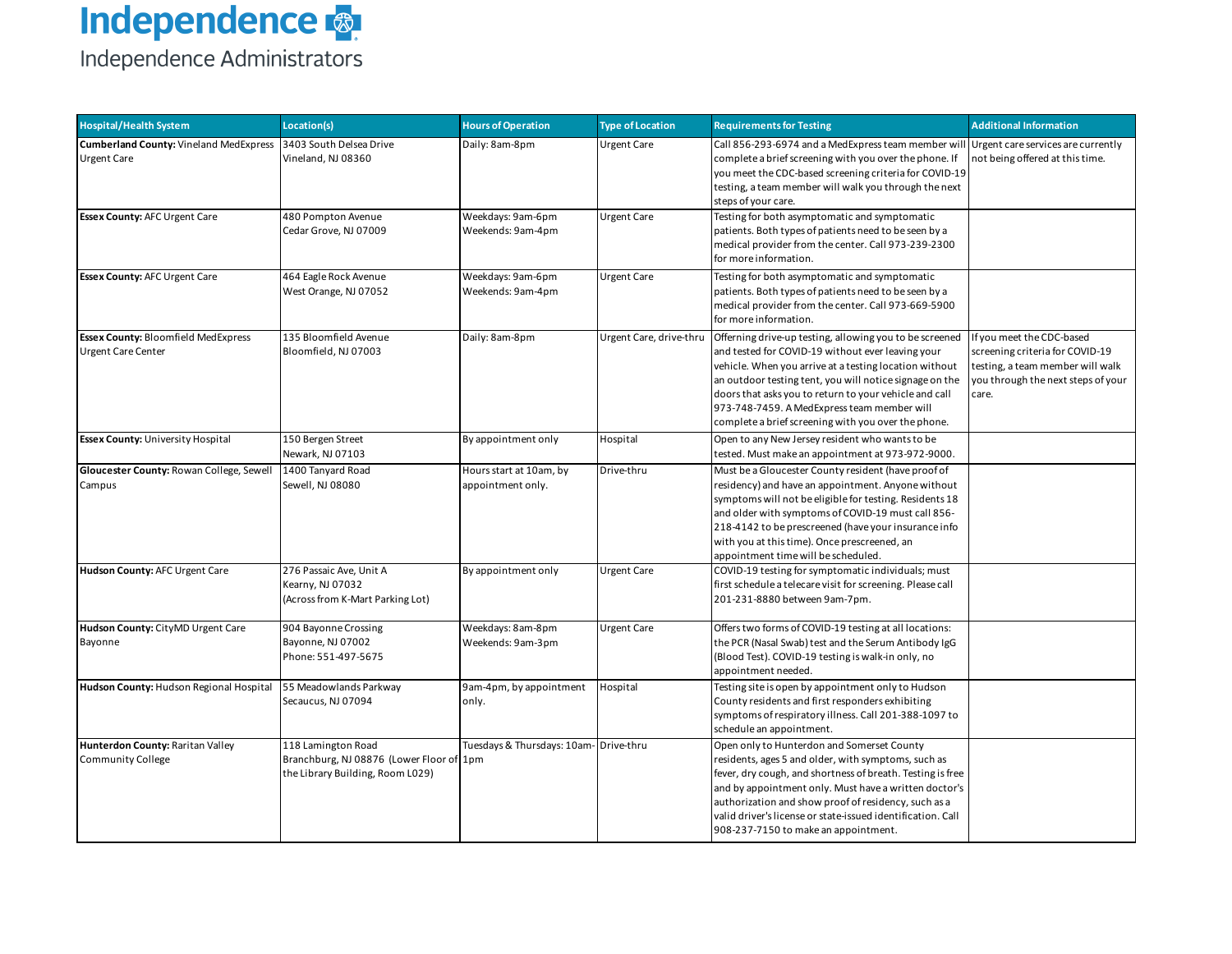### **Independence <mark>** $\frac{1}{2}$ **</mark>** Independence Administrators

| <b>Hospital/Health System</b>                                                      | Location(s)                                                                                        | <b>Hours of Operation</b>                           | <b>Type of Location</b>                                           | <b>Requirements for Testing</b>                                                                                                                                                                                                                                                                                                                                                                  | <b>Additional Information</b>                                                                                                                   |
|------------------------------------------------------------------------------------|----------------------------------------------------------------------------------------------------|-----------------------------------------------------|-------------------------------------------------------------------|--------------------------------------------------------------------------------------------------------------------------------------------------------------------------------------------------------------------------------------------------------------------------------------------------------------------------------------------------------------------------------------------------|-------------------------------------------------------------------------------------------------------------------------------------------------|
| Mercer County: Central Jersey Urgent Care,<br>Robbinsville Township Municipal Bldg | Robbinsville Municipal Township<br>Building Parking Lot<br>2298 Route 33<br>Robbinsville, NJ 08691 | By appointment only                                 | Drive-thru                                                        | Must have coronavirus symptoms and pre-register at<br>https://www.clockwisemd.com/hospitals/<br>2059/visits/new. Must bring photo ID, insurance<br>card(s), and valid credit card to testing site.                                                                                                                                                                                               | https://www.clockwisemd.com/ho<br>spitals/2059/visits/new                                                                                       |
| Mercer County: Hamilton Patient First                                              | 641 US Highway Route 130<br>Hamilton, NJ 08691                                                     | Daily: 9am-1pm and 2pm-<br>6pm, by appointment only | Drive-up                                                          | Call 609-568-9383 to make an appointment. Push "5"<br>during the recording to speak with the Front Desk.<br>Patients must be at least 5 years old and meet screening<br>criteria, which are based on CDC guidance.                                                                                                                                                                               |                                                                                                                                                 |
| Mercer County: Hamilton Square<br>MedExpress Urgent Care                           | 811 Route 33<br>Hamilton, NJ 08619                                                                 | Daily: 8am-8pm                                      | <b>Urgent Care</b>                                                | Call 609-587-8298. Individuals can review the CDC-<br>based screening criteria and call their local MedExpress<br>center to speak with an employee who will go over next<br>steps.                                                                                                                                                                                                               |                                                                                                                                                 |
| Mercer County: Ewing MedExpress Urgent<br>Care Center                              | 1680 N. Olden Avenue<br>Ewing, NJ 08638                                                            | Daily: 8am-8pm                                      | Urgent Care, drive-thru                                           | Offering drive-up testing, allowing you to be screened<br>and tested for COVID-19 without ever leaving your<br>vehicle. When you arrive at a testing location without<br>an outdoor testing tent, you will notice signage on the<br>doors that asks you to return to your vehicle and call<br>609-896-0485. A MedExpress team member will<br>complete a brief screening with you over the phone. | If you meet the CDC-based<br>screening criteria for COVID-19<br>testing, a team member will walk<br>you through the next steps of your<br>care. |
| Middlesex County: AFC Urgent Care                                                  | 907 Oak Tree Avenue<br>South Plainfield, NJ 07080                                                  | Weekdays: 9am-6pm<br>Weekends: 9am-4pm              | <b>Urgent Care</b>                                                | Testing for both asymptomatic and symptomatic<br>patients. Both types of patients need to be seen by a<br>medical provider from the center. Call 908-222-3500<br>for more information.                                                                                                                                                                                                           |                                                                                                                                                 |
| Middlesex County: Brunswick Urgent Care                                            | 641 Route 18 South<br>East Brunswick, NJ 08816                                                     | Monday-Saturday with pre-<br>registration           | Drive-thru                                                        | A doctor's prescription is not required. Call 732-955-<br>6765 for more information.                                                                                                                                                                                                                                                                                                             |                                                                                                                                                 |
| Middlesex County: CityMD Urgent Care<br>Center East Brunswick                      | 683 Route 18 South<br>East Brunswick, NJ 08816<br>Phone: 848-206-0091                              | Weekdays: 9am-8pm;<br>Weekends: 9am-3pm             | Walk-in only                                                      | CityMD is currently offering two forms of COVID-19<br>testing at all locations - the PCR (Nasal Swab) test and<br>the Serum Antibody IgG (Blood Test). COVID-19 testing<br>is walk-in only, no appointment needed.                                                                                                                                                                               |                                                                                                                                                 |
| Middlesex County: East Brunswick<br>MedExpress Urgent Care Center                  | 418 State Route 18<br>East Brunswick, NJ 08816                                                     | Daily: 8am-8pm                                      | <b>Urgent Care</b>                                                | Call 732-613-6168 and a MedExpress team member will<br>complete a brief screening with you over the phone. If<br>you meet the CDC-based screening criteria for COVID-19<br>testing, a team member will walk you through the next<br>steps of your care.                                                                                                                                          |                                                                                                                                                 |
| Middlesex County: Excel Urgent Care of Old 2624 Highway 516<br><b>Bridge</b>       | Old Bridge, NJ 08857<br>Phone: 732-952-5000                                                        | Mon-Fri: 7am-7pm<br>Sat/Sun: 8am-4pm                | Drive-up or Inside<br><b>Urgent Care Center by</b><br>appointment | COVID-19 Testing is performed by a nasal swab. Results<br>from the lab can take up to 7 days. Evaluation by a<br>provider prior to testing is required. COVID-19<br>Antibody Testing requires you be symptom free for 14<br>days. Results are expected to take up to 7 days.<br>Evaluation by a provider required prior to testing.                                                              |                                                                                                                                                 |
| Middlesex County: Hackensack Meridian<br>Health Urgent Care - Monroe               | 215 Applegarth Road<br>Monroe, NJ 08831<br>Phone: 732-263-7922                                     | Weekdays: 8am-8pm<br>Weekends: 8am-4pm              | <b>Urgent Care</b>                                                | COVID-19 Testing is performed by a nasal swab. Results<br>from the lab can take up to 7 days. Evaluation by a<br>provider prior to testing is required. COVID-19<br>Antibody Testing: Call before coming in to make sure<br>you are a candidate for testing, including having no<br>current signs or symptoms of COVID-19.                                                                       |                                                                                                                                                 |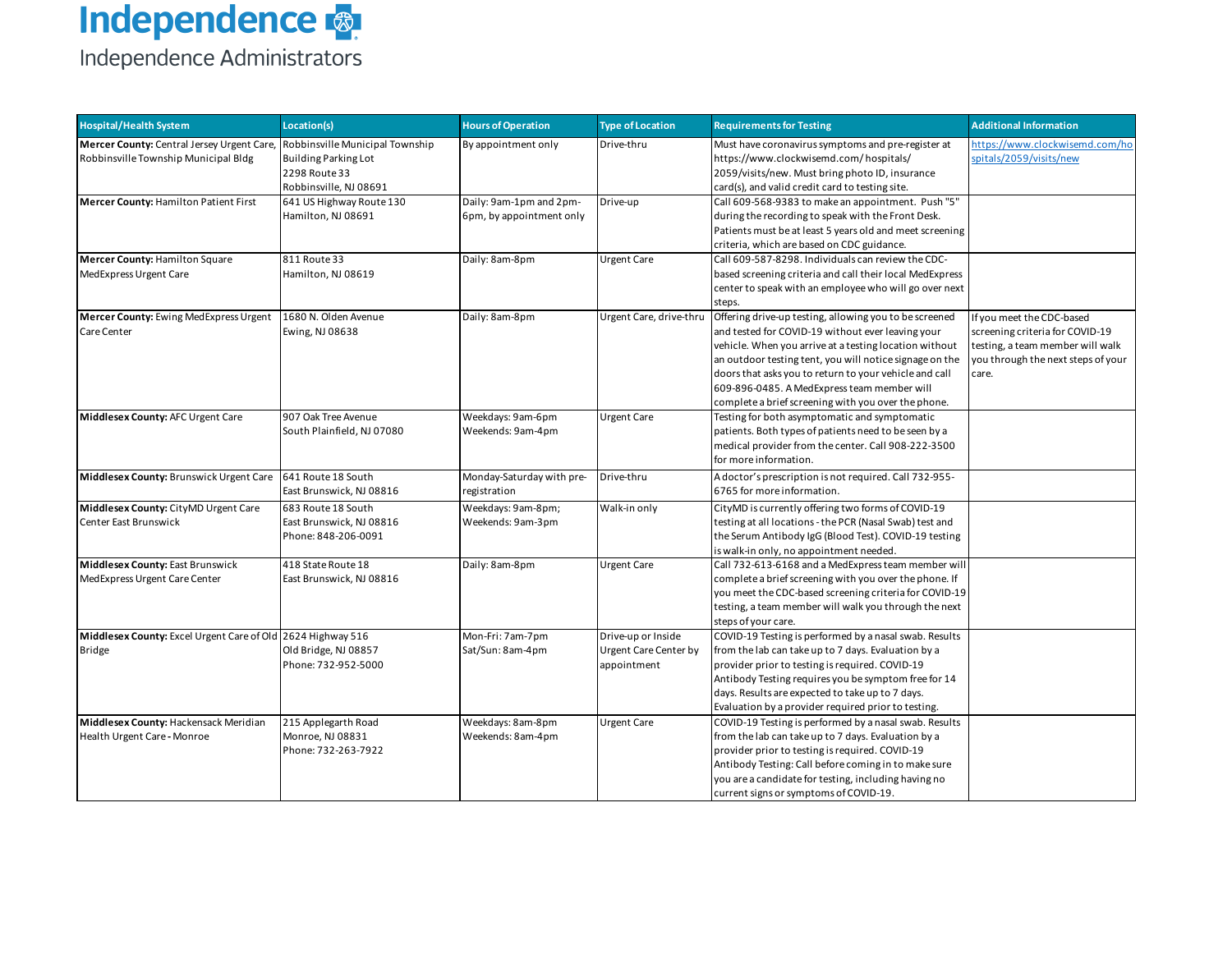# **Independence <mark>** $\frac{1}{2}$ **</mark>**

| <b>Hospital/Health System</b>                                            | Location(s)                                                           | <b>Hours of Operation</b>              | <b>Type of Location</b>                                    | <b>Requirements for Testing</b>                                                                                                                                                                                                                                                                                                                                                                                                                                                   | <b>Additional Information</b>                              |
|--------------------------------------------------------------------------|-----------------------------------------------------------------------|----------------------------------------|------------------------------------------------------------|-----------------------------------------------------------------------------------------------------------------------------------------------------------------------------------------------------------------------------------------------------------------------------------------------------------------------------------------------------------------------------------------------------------------------------------------------------------------------------------|------------------------------------------------------------|
| Middlesex County: Hackensack Meridian<br>Health Urgent Care - Piscataway | 1080 Stelton Road<br>Piscataway, NJ 08854<br>Phone: 848-230-6800      | Weekdays: 8am-8pm<br>Weekends: 8am-4pm | <b>Urgent Care</b>                                         | COVID-19 Testing is performed by a nasal swab. Results<br>from the lab can take up to 7 days. Evaluation by a<br>provider prior to testing is required. COVID-19<br>Antibody Testing: Call before coming in to make sure<br>you are a candidate for testing, including having no<br>current signs or symptoms of COVID-19.                                                                                                                                                        |                                                            |
| Middlesex County: Immediate Care Wick<br><b>Shopping Plaza</b>           | 561 US HWY 1 South<br>Edison, NJ 08817                                | By appointment only                    | <b>Urgent Care</b>                                         | Individuals who are experiencing symptoms can<br>contact the location by calling 1-855-925-5467 ext. 0<br>to schedule an appointment to be tested.                                                                                                                                                                                                                                                                                                                                |                                                            |
| Middlesex County: InFocus Urgent Care                                    | 335 George Street<br>New Brunswick, NJ 08901<br>Phone: 609-799-7009   | Mon-Fri: 10am-8pm<br>Sat/Sun: 10am-5pm | <b>Urgent Care</b>                                         | COVID-19 Testing and COVID-19 Antibody testing<br>available. Please call to schedule an appointment.                                                                                                                                                                                                                                                                                                                                                                              |                                                            |
| Middlesex County: Iselin Excel Urgent Care                               | 740 US HWY 1 North<br>Iselin, NJ 08830<br>Phone:732-874-5507          | Mon-Fri: 7am-7pm<br>Sa/Sun: 8am-4pm    | Drive-up or Inside<br>Urgent Care Center by<br>appointment | COVID-19 Testing is performed by a nasal swab. Results<br>from the lab can take up to 7 days. Evaluation by a<br>provider prior to testing is required.<br>COVID-19 Antibody Testing requires you be symptom-<br>free for 14 days. Results are expected to take up to 7<br>days. Evaluation by a provider required prior to testing.                                                                                                                                              |                                                            |
| Middlesex County: Kinder Pediatric Urgent 530 Green Street<br>Care       | Woodbridge, NJ 08830                                                  | Daily: 10am-10pm                       | Walk-up                                                    | Offers curbside nasal testing for children, families, first<br>responders, health care workers, and those with high<br>exposure due to their work environments. Schedule an<br>appointment through a telemedicine visit. Call 732-<br>371-4400 for more information.                                                                                                                                                                                                              |                                                            |
| Middlesex County: My InstaDoc Urgent<br>Care of Monroe                   | 298 Applegarth Road, Suite B<br>Monroe Township, NJ 08831             | Tuesdays & Thursdays: 9am-<br>5pm      | Drive-thru                                                 | There is a limited number of test kits, and those without https://myinstadocmonroe.com<br>appointments must wait in line. Patients must have<br>COVID-19 symptoms, including fever, or have been<br>exposed to an infected person. Prescription not<br>required, but must pre-register at<br>www.myinstadocmonroe.com or call 609-207-3220 to<br>speak with a medical professional.                                                                                               |                                                            |
| Middlesex County: North Brunswick<br>PmPediatrics                        | 2421 U.S. Route 1<br>North Brunswick, NJ 08902<br>Phone: 732-297-6767 | Daily: 12pm-10pm                       | Pediatrics Office                                          | Offers 2 types of COVID-19 testing - PCR (nasal swab)<br>and serum antibody (blood). Get screened using our PM<br>Pediatrics Anywhere telemedicine mobile app or in<br>person by visiting a PM Pediatrics Urgent Care location.<br>You MUST be pre-approved for COVID-19 testing. Once<br>approved, a receptionist will contact you between 9am-<br>8pm to complete a registration and to schedule a time<br>slot for testing. Results will be available in 2-4 business<br>days. |                                                            |
| Middlesex County: Perth Amboy Jewish<br>Renaissance Medical Center       | 275 Hobart Street<br>Perth Amboy, NJ 08861                            | Mon: 8am-8pm<br>Tue-Fri: 8am-5pm       | By appointment only                                        | COVID-19 Testing and COVID-19 Antibody testing<br>available. If you are a current patient at JRMC, call 732-<br>376-9333 to get a telemedicine screening and<br>appointment before you come in. If you are a new<br>patient at JRMC, you must register online at -<br>https://jrmc.us/jrmc-covid-19-testing-pre-registration/                                                                                                                                                     | https://jrmc.us/jrmc-covid-19-<br>esting-pre-registration/ |
| Monmouth County: AFC Urgent Care                                         | 1140 State Route 34<br>Aberdeen, NJ 07747                             | Weekdays: 9am-6pm<br>Weekends: 9am-4pm | <b>Urgent Care</b>                                         | Testing for both asymptomatic and symptomatic<br>patients. Both types of patients need to be seen by a<br>medical provider from the center. Call 732-583-5100<br>for more information.                                                                                                                                                                                                                                                                                            |                                                            |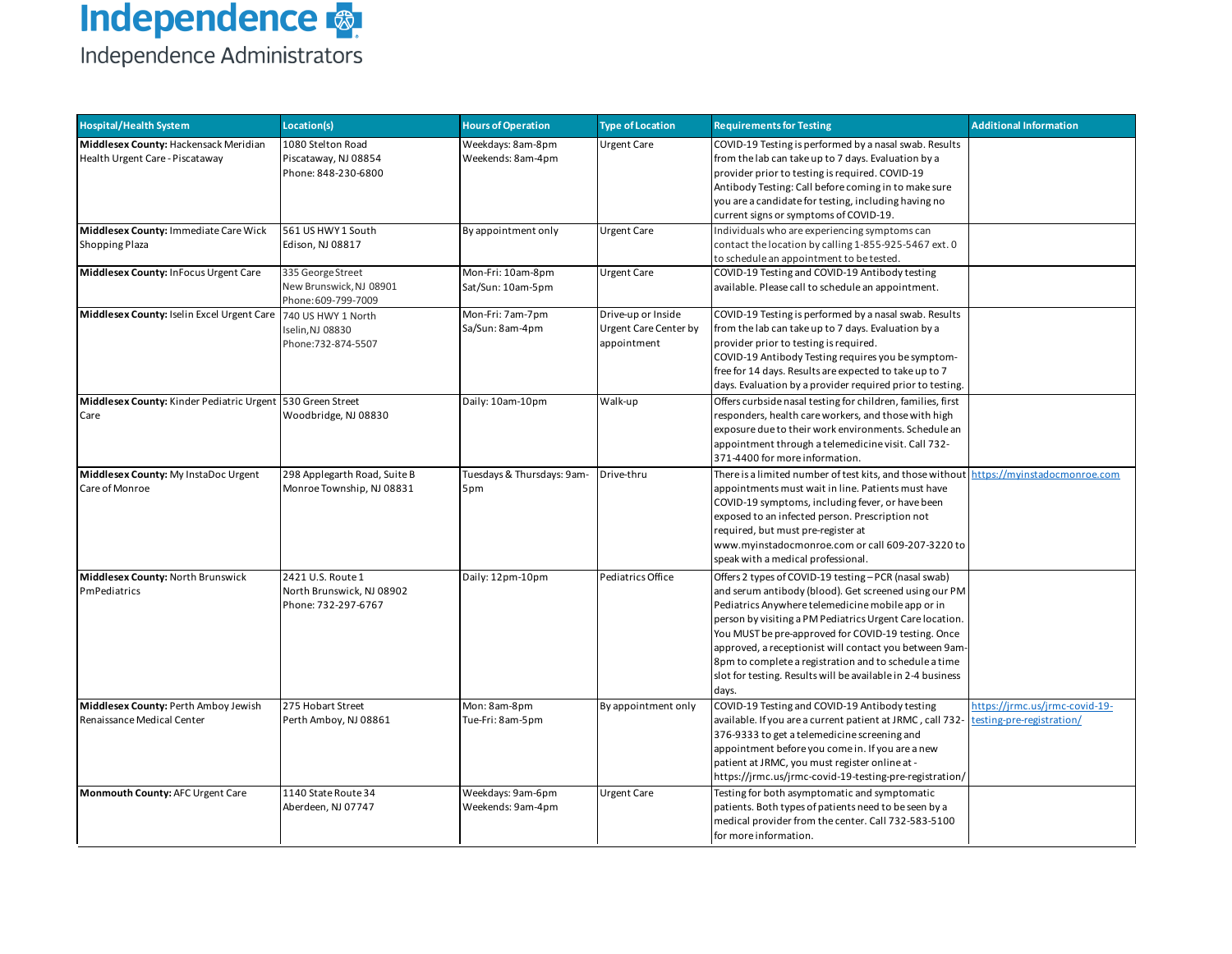| <b>Hospital/Health System</b>                                           | Location(s)                                                   | <b>Hours of Operation</b>              | <b>Type of Location</b>     | <b>Requirements for Testing</b>                                                                                                                                                                                                                                                                                                                                                                  | <b>Additional Information</b>                                                                                                                   |
|-------------------------------------------------------------------------|---------------------------------------------------------------|----------------------------------------|-----------------------------|--------------------------------------------------------------------------------------------------------------------------------------------------------------------------------------------------------------------------------------------------------------------------------------------------------------------------------------------------------------------------------------------------|-------------------------------------------------------------------------------------------------------------------------------------------------|
| Monmouth County: Freehold Family<br><b>Health Center</b>                | 597 Park Avenue<br>Freehold Township, NJ 07728                | By appointment only                    | <b>Family Health Center</b> | Patients who are experiencing symptoms or fear they<br>have been exposed to the coronavirus should schedule<br>an appointment by calling the Health Center at 732-<br>294-2540 or contact the team through their website at<br>vnachc.org/contact-us/.                                                                                                                                           | https://vnachc.org/contact-us/                                                                                                                  |
| Monmouth County: Hazlet Immediate Care 1376 State Route 36              | Hazlet, NJ                                                    | By appointment only                    | <b>Urgent Care</b>          | Individuals who are experiencing symptoms can call to<br>schedule an appointment for testing at 855-925-5467<br>ext. 0.                                                                                                                                                                                                                                                                          |                                                                                                                                                 |
| Monmouth County: Immediate Care                                         | 46 Newman Springs Road East<br>Red Bank, NJ 07701             | By appointment only                    | <b>Urgent Care</b>          | Individuals experiencing symptoms can call 855-925-<br>5467 ext. 0 to make an appointment for testing.                                                                                                                                                                                                                                                                                           |                                                                                                                                                 |
| Monmouth County: Marlboro Township<br>Immediate Care                    | 479 Rt. 520<br>Marlboro, NJ 07746                             | By appointment only                    | <b>Urgent Care</b>          | Individuals who are experiencing symptoms can<br>contact the location by calling 1-855-925-5467 ext. 0<br>to schedule an appointment to be tested.                                                                                                                                                                                                                                               |                                                                                                                                                 |
| Monmouth County: Red Bank Primary Care   188 E. Bergen Place.<br>Center | Red Bank, NJ 07701                                            | By appointment only                    | <b>Urgent Care</b>          | Patients who are experiencing symptoms or fear they<br>have been exposed to the coronavirus should schedule<br>an appointment by calling the Health Center at 732-<br>219-6620 or contact the team through their website at<br>vnachc.org/contact-us/.                                                                                                                                           | https://vnachc.org/contact-us/                                                                                                                  |
| Monmouth County: Urgent Care in<br>Eatontown                            | 142 NJ-35<br>Eatontown, NJ 07724                              | By appointment only                    | Drive-thru                  | Tests are currently limited to 80 patients per day at<br>individual locations. Only patients who have<br>symptoms for coronavirus or who have been exposed to<br>someone that has tested positive for COVID-19 will be<br>tested. Patients must register online to make an<br>appointment for the test at http://CJUrgentCare.com.                                                               | http://CJUrgentCare.com                                                                                                                         |
| Monmouth County: Visiting Nurse<br>Association Community Health Center  | 1301 Main Street<br>Asbury Park, NJ 07712                     | By appointment only                    | Community Health<br>Center  | Patients experiencing symptoms or fear they've been<br>exposed to the coronavirus can call 732-774-6333 to<br>make an appointment or contact the team at<br>vnachc.org/contact-us/.                                                                                                                                                                                                              | https://vnachc.org/contact-us/                                                                                                                  |
| Morris County: Cedar Knolls MedExpress<br><b>Urgent Care Center</b>     | 118 E. Hanover Avenue<br>Cedar Knolls, NJ 07927               | Daily: 8am-8pm                         | Urgent Care, drive-thru     | Offering drive-up testing, allowing you to be screened<br>and tested for COVID-19 without ever leaving your<br>vehicle. When you arrive at a testing location without<br>an outdoor testing tent, you will notice signage on the<br>doors that asks you to return to your vehicle and call<br>973-644-2223. A MedExpress team member will<br>complete a brief screening with you over the phone. | If you meet the CDC-based<br>screening criteria for COVID-19<br>testing, a team member will walk<br>you through the next steps of your<br>care. |
| Morris County: CityMD Urgent Care East<br>Hanover                       | 399 Route 10<br>East Hanover, NJ 07936<br>Phone: 908-557-9808 | Weekdays: 8am-8pm<br>Weekends: 9am-3pm | <b>Urgent Care</b>          | Offers two forms of COVID-19 testing at all locations:<br>the PCR (Nasal Swab) test and the Serum Antibody IgG<br>(Blood Test). COVID-19 testing is walk-in only, no<br>appointment needed.                                                                                                                                                                                                      |                                                                                                                                                 |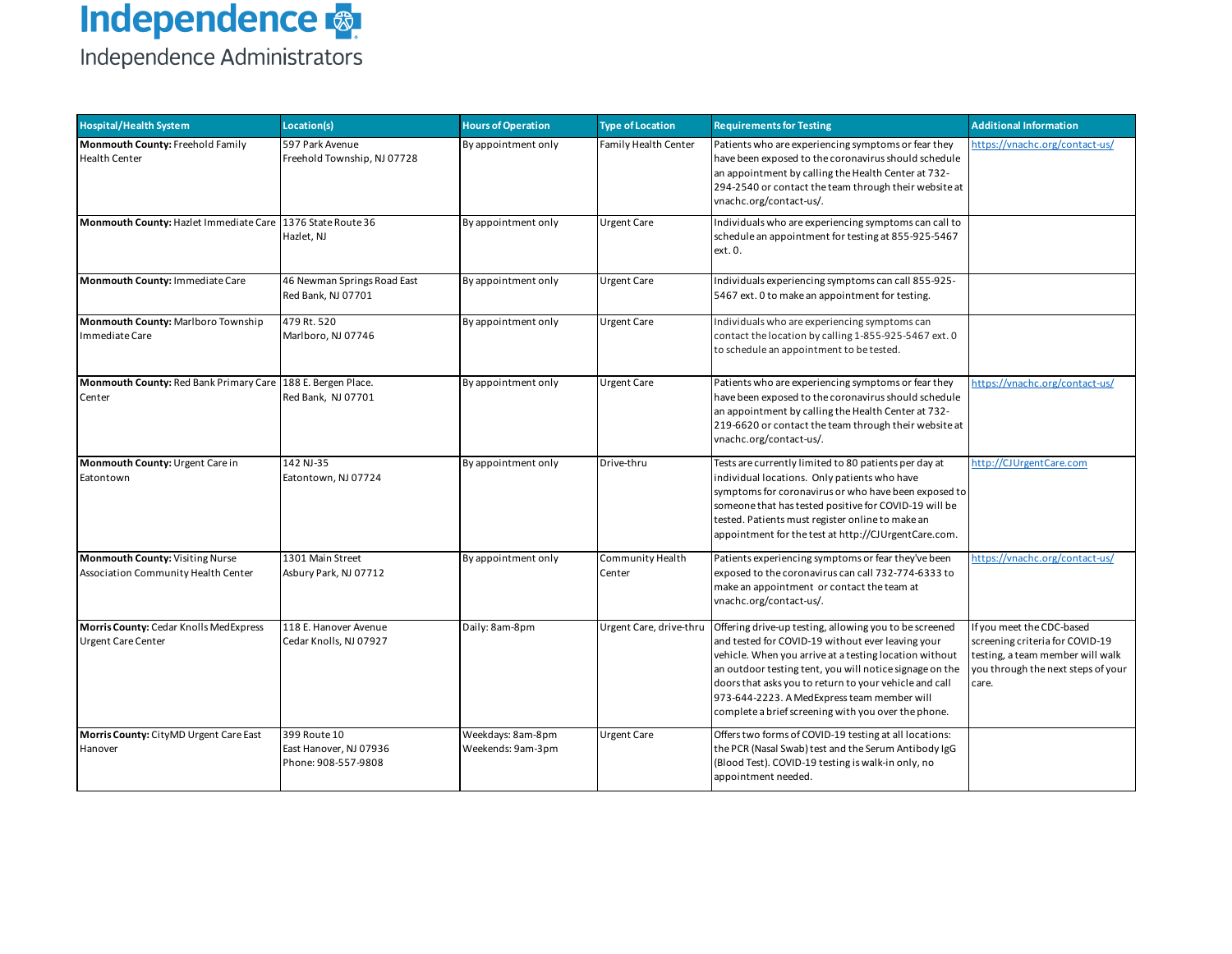

| <b>Hospital/Health System</b>                                        | Location(s)                                                          | <b>Hours of Operation</b>                                | <b>Type of Location</b>                    | <b>Requirements for Testing</b>                                                                                                                                                                                                                                                                                                | <b>Additional Information</b>                                         |
|----------------------------------------------------------------------|----------------------------------------------------------------------|----------------------------------------------------------|--------------------------------------------|--------------------------------------------------------------------------------------------------------------------------------------------------------------------------------------------------------------------------------------------------------------------------------------------------------------------------------|-----------------------------------------------------------------------|
| <b>Morris County: PM Pediatrics</b>                                  | 562 NJ-23<br>Pompton Plains, NJ 07444                                | By appointment only                                      | Pediatrics Office                          | Get evaluated using our PM Pediatrics Anywhere<br>telemedicine mobile app or by visiting a nearby PM<br>Pediatrics office. Must book an appointment in<br>advance. On-site testing is conducted one person at a<br>time. Results are reported approximately two to four<br>days later. Call 973-616-5437 for more information. |                                                                       |
| Morris County: Rockaway MedExpress<br><b>Urgent Care</b>             | 346 Route 46<br>Rockaway, NJ 07866                                   | Daily: 8am-8pm                                           | <b>Urgent Care</b>                         | Individuals can review the CDC-based screening criteria<br>and call their local MedExpress center to speak with an<br>employee who will go over next steps.                                                                                                                                                                    | Urgent care services are currently<br>not being offered at this time. |
| Ocean County: Immediate Care                                         | 8 Brick Plaza<br>Brick Township, NJ 08723                            | By appointment only                                      | <b>Urgent Care</b>                         | Individuals who are experiencing symptoms can<br>contact the location by calling 1-855-925-5467 ext. 0<br>to schedule an appointment to be tested.                                                                                                                                                                             |                                                                       |
| Passaic County: CityMD Urgent Care Clifton                           | 852 NJ-3 #200<br>Clifton, NJ 07012<br>Phone: 973-450-1991            | Weekdays: 8am-8pm<br>Weekends: 9am-3pm                   | <b>Urgent Care</b>                         | Offers two forms of COVID-19 testing at all locations:<br>the PCR (Nasal Swab) test and the Serum Antibody IgG<br>(Blood Test). COVID-19 testing is walk-in only, no<br>appointment needed.                                                                                                                                    |                                                                       |
| Passaic County: Kinder Pediatric Urgent<br>Care                      | 465 Route 46 West<br>Totowa, NJ 07512                                | Daily: 10am-10pm, by<br>appointment only                 | <b>Urgent Care</b>                         | Offers curbside nasal testing for children, families, first<br>responders, health care workers, and those with high<br>exposure due to their work environments. Schedule an<br>appointment through a telemedicine visit. Call 973-<br>475-8000 for more information.                                                           |                                                                       |
| Passaic County: Totowa MedExpress Urgent<br>Care                     | 225 U.S. Highway 46<br>Totowa, NJ 07512                              | Daily: 8am-8pm                                           | <b>Urgent Care</b>                         | Individuals can review the CDC-based screening criteria<br>and call their local MedExpress center to speak with an<br>employee who will go over next steps.                                                                                                                                                                    | Urgent care services are currently<br>not being offered at this time. |
| Salem County: Salem County Fairgrounds                               | 735 Harding Highway<br>Woodstown, NJ 08098                           | Mondays & Wednesdays:<br>9am-1pm, by appointment<br>only | Location provided<br>during screening call | Must be a Salem County resident (have an ID) and must<br>call the Southern Jersey Family Medical Centers'<br>telehealth line at 609-569-4510 9am-1pm to be pre-<br>screened. If testing is recommended, the individual will<br>schedule an appointment and be given instructions.                                              |                                                                       |
| Somerset County: Brunswick Urgent Care                               | 3185 Route 27<br>Franklin Park, NJ 08823                             | By appointment only                                      | Drive-thru                                 | Drive-thru testing Monday-Saturday with pre-<br>registration. A doctor's prescription is not required.<br>Call 732-422-4889 for more information.                                                                                                                                                                              |                                                                       |
| Somerset County: Medemerge Urgent Care<br>(Nasal or oral swab tests) | 1005 North Washington Avenue<br>Greenbrook, NJ 08812<br>732-968-8900 | Weekdays: 8am-8pm<br>Weekends: 8am-4pm                   | <b>Urgent Care</b>                         | All patients are triaged and assessed at the front door.<br>Sick patients will be asked to stay in their vehicle so a<br>safe facility can be maintained.                                                                                                                                                                      |                                                                       |
| Union County: CityMD Urgent Care Clark                               | 1255 Raritan Road<br>Clark, NJ 07066<br>Phone: 848-206-0072          | Weekdays: 8am-8pm<br>Weekends: 9am-3pm                   | <b>Urgent Care</b>                         | Offers two forms of COVID-19 testing at all locations:<br>the PCR (Nasal Swab) test and the Serum Antibody IgG<br>(Blood Test). COVID-19 testing is walk-in only, no<br>appointment needed.                                                                                                                                    |                                                                       |
| Union County: Kinder Pediatric Urgent Care 1235 West Chestnut Street | Union, NJ 07083                                                      | Daily: 10am-10pm                                         | <b>Urgent Care</b>                         | Offers curbside nasal testing for children, families, first<br>responders, health care workers, and those with high<br>exposure due to their work environments. Schedule an<br>appointment through a telemedicine visit. Call 908-<br>505-2000 for more information.                                                           |                                                                       |